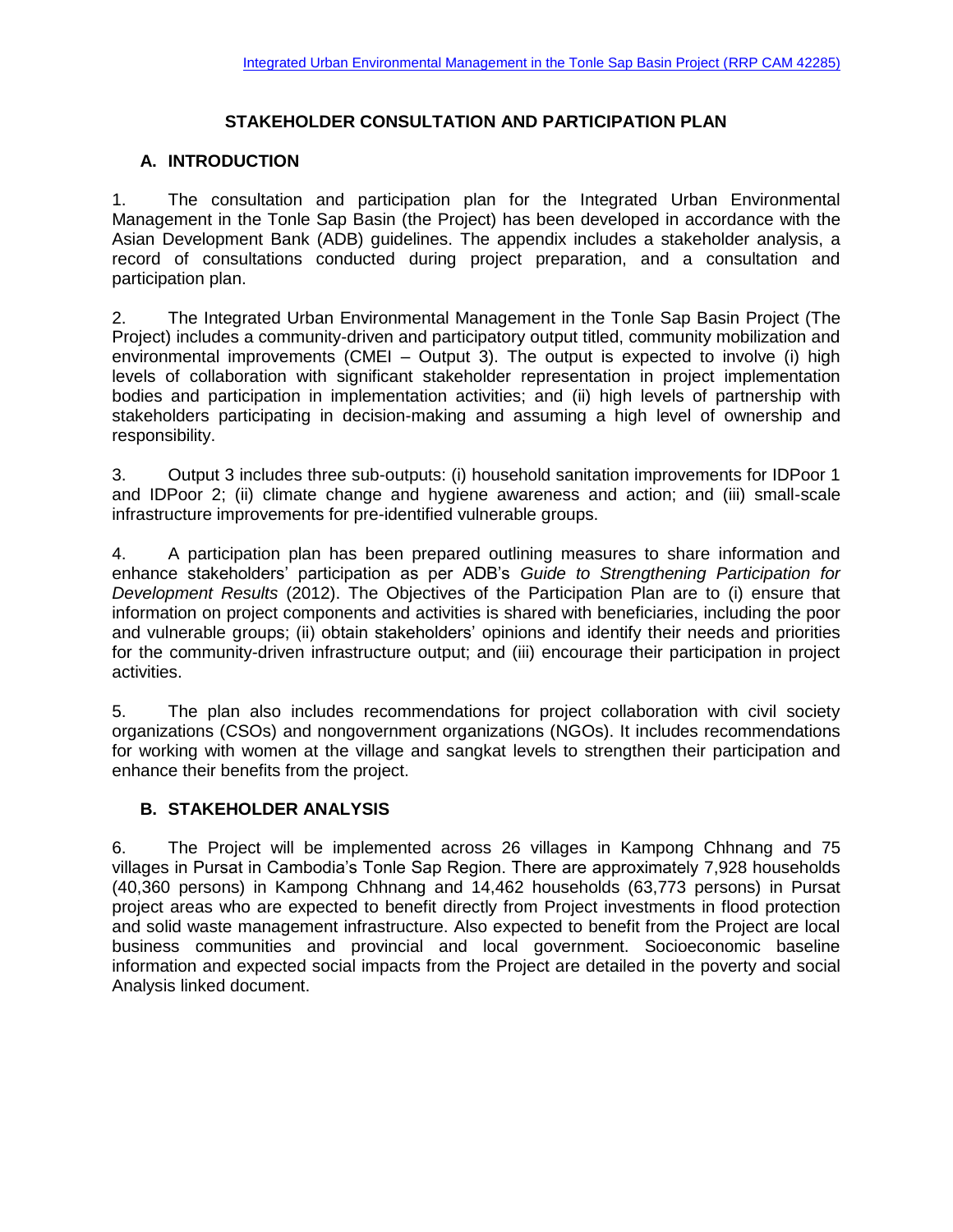|                 |                |                           |                    | <b>Population</b> |                    |             |
|-----------------|----------------|---------------------------|--------------------|-------------------|--------------------|-------------|
|                 | Sangkat/       |                           | No. of             |                   |                    |             |
| <b>District</b> | <b>Commune</b> | <b>Village</b>            | <b>Households</b>  | <b>Total</b>      | <b>Female</b>      | <b>Male</b> |
| Kampong         | Kampong        |                           |                    |                   |                    |             |
| Chhnang         | Chhnang        | Srae Pring                | 459                | 2,219             | 1,153              | 1,066       |
|                 |                | Damnak Popul              | 354                | 1,766             | 908                | 858         |
|                 |                | La Tuek Trei              | 380                | 1,884             | 978                | 906         |
|                 |                | Kandal                    | 439                | 2,274             | 1,157              | 1,117       |
|                 |                | <b>Trapeang Choek Sa</b>  | 222                | 1,049             | 533                | 516         |
|                 |                | <b>Tuol Kralanh</b>       | 334                | 1,626             | 818                | 808         |
|                 | Sub total      | 6                         | $\overline{2,}188$ | 10,818            | $\overline{5,547}$ | 5,271       |
|                 | Phsar Chhnang  | Phsar Leu                 | 692                | 4,326             | 2,192              | 2,134       |
|                 |                | Phsar Chhnang             | 433                | 2,412             | 1,268              | 1,144       |
|                 |                | Chong Kaoh                | 352                | 1,862             | 948                | 914         |
|                 |                | Samraong                  | 419                | 2,188             | 1,167              | 1,021       |
|                 |                | Kaoh Krabei               | 158                | 812               | 415                | 397         |
|                 |                | Trapeang Bei              | 607                | 3,314             | 1,677              | 1,637       |
|                 |                | Kampong Ous               | 276                | 1,514             | 693                | 821         |
|                 |                | Kandal                    | 211                | 1,061             | 547                | 514         |
|                 | Sub total      | 8                         | 3,148              | 17,489            | 8,907              | 8,582       |
|                 | Ph'er          | Ph'er                     | 242                | 1,009             | 535                | 474         |
|                 |                | <b>Thommeak Yutt</b>      | 257                | 1,307             | 667                | 640         |
|                 |                | Mong Barang               | 449                | 2,254             | 1,214              | 1,040       |
|                 |                | <b>Khleang Prak</b>       | 273                | 1,584             | 841                | 743         |
|                 | Sub total      | $\overline{\mathbf{4}}$   | ,221<br>1.         | 6,154             | 3,257              | 2,897       |
|                 |                |                           |                    |                   |                    | 0           |
|                 | Khsam          | Ti Muoy                   | 345                | 1,581             | 805                | 776         |
|                 |                | Ti Pir                    | 108                | 429               | 229                | 200         |
|                 |                | Ti Bei                    | 112                | 454               | 240                | 214         |
|                 |                | Ti Buon                   | 119                | 471               | 237                | 234         |
|                 |                | Ti Pram                   | 140                | 499               | 279                | 220         |
|                 |                | Ti Prammuoy               | 146                | 598               | 344                | 254         |
|                 |                | Ti Prampir                | 169                | 807               | 405                | 402         |
|                 |                | Ti Prambei                | 232                | 1,060             | 557                | 503         |
|                 | Sub total      | 8                         | 1,371              | 5,899             | 3,096              | 2,803       |
|                 |                | <b>Municipality Total</b> | 7,928              | 40,360            | 20,807             | 19,553      |

**Table 1: Kampong Chhnang: Urban Population in Project Area (2011)**

Source: TA 7986-CAM Consultant team, Draft Final Report, 2014.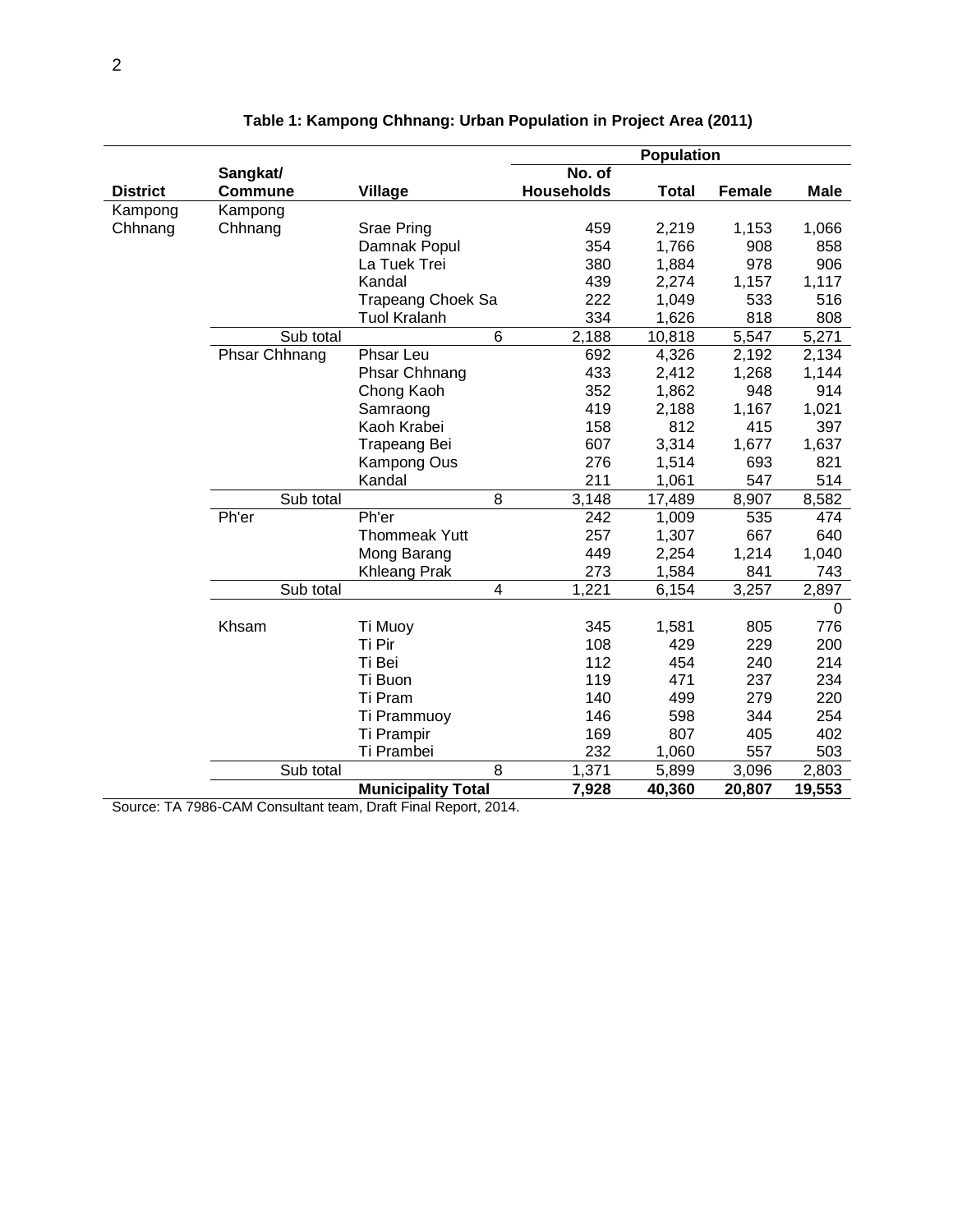|                 |                |                           |                   | <b>Population</b> |        |             |
|-----------------|----------------|---------------------------|-------------------|-------------------|--------|-------------|
|                 | Sangkat/       |                           | No. of            |                   |        |             |
| <b>District</b> | <b>Commune</b> | Village                   | <b>Households</b> | <b>Total</b>      | Female | <b>Male</b> |
| Pursat          | Chamraeun Phal | Leave                     | 150               | 830               | 426    | 404         |
|                 |                | O Roka                    | 158               | 957               | 488    | 469         |
|                 |                | O Tong                    | 185               | 936               | 457    | 479         |
|                 |                | Don Ey                    | 149               | 961               | 491    | 470         |
|                 |                | <b>Kdey Kvay</b>          | 209               | 1063              | 555    | 508         |
|                 |                | Kampong Staung            | 198               | 1024              | 502    | 522         |
|                 |                | Svay Meas                 | 114               | 581               | 297    | 284         |
|                 |                | <b>Toul Krouse</b>        | 330               | 1577              | 813    | 764         |
|                 | Sub total      | 8                         | 1,493             | 7929              | 4029   | 3,900       |
|                 | Lolok Sa       | Pothida Koy               | 307               | 1334              | 709    | 625         |
|                 |                | Prek Speu                 | 317               | 1423              | 728    | 695         |
|                 |                | Lolork Sar                | 107               | 507               | 275    | 232         |
|                 |                | Koh                       | 219               | 980               | 528    | 452         |
|                 |                | Phsar Leu                 | 100               | 483               | 254    | 229         |
|                 |                | Vat Loung                 | 201               | 1213              | 619    | 594         |
|                 |                | Chumrum Seam              | 135               | 782               | 376    | 406         |
|                 |                | Dab Bat                   | 231               | 1230              | 612    | 618         |
|                 |                | Damank Ampil              | 181               | 918               | 479    | 439         |
|                 |                | Khnar                     | 161               | 830               | 426    | 404         |
|                 | Sub total      | 10                        | 1959              | 9700              | 5006   | 4,694       |
|                 | Phteah Prey    | Peal Nghek 1              | 919               | 6313              | 3798   | 2,515       |
|                 |                | Peal Nghek 2              | 693               | 2838              | 1455   | 1,383       |
|                 |                | <b>Kbal Hong</b>          | 220               | 1013              | 522    | 491         |
|                 |                | Dang Kor                  | 166               | 663               | 349    | 314         |
|                 |                | <b>Chamkar Chek</b>       |                   |                   |        |             |
|                 |                | Cheung                    | 437               | 2516              | 1156   | 1,360       |
|                 |                | <b>Chamkar Chek Tbong</b> | 267               | 1158              | 609    | 549         |
|                 |                | O Sdoa                    | 157               | 793               | 403    | 390         |
|                 |                | <b>Thnoat Tret</b>        | 169               | 797               | 416    | 381         |
|                 |                | Kok                       | 174               | 916               | 419    | 497         |
|                 |                | Ra                        | 200               | 845               | 470    | 375         |
|                 | Sub total      | 10                        | 3402              | 17852             | 9597   | 8,255       |
|                 | Prey Nhi       |                           |                   |                   |        |             |
|                 |                | <b>Bak Roteh</b>          | 224               | 1122              | 588    | 534         |
|                 |                | Dong Chrum                | 130               | 800               | 374    | 426         |
|                 |                | Pralay Thum               | 101               | 409               | 228    | 181         |
|                 |                | Kbal Spean Thmar          | 94                | 405               | 217    | 188         |
|                 |                | Moan Cher                 | 196               | 961               | 480    | 481         |
|                 |                | Sala Kumru                | 87                | 467               | 239    | 228         |
|                 |                | <b>Kraing Tasen</b>       | 162               | 822               | 466    | 356         |
|                 |                | Srah Srang                | 69                | 304               | 159    | 145         |
|                 | Sub total      | 8                         | 1063              | 5290              | 2751   | 2539        |
|                 | Roleab         | Po Andong                 | 143               | 673               | 249    | 424         |
|                 |                | Prey Ormal                | 465               | 2127              | 1177   | 950         |
|                 |                | <b>Toul Makak</b>         | 301               | 1432              | 768    | 664         |
|                 |                | <b>Thnal Bambek</b>       | 127               | 656               | 352    | 304         |
|                 |                | Spean Thmar               | 286               | 1270              | 688    | 582         |
|                 |                | Chlang Kat                | 131               | 531               | 269    | 262         |
|                 |                | <b>Steung Toch</b>        | 134               | 603               | 308    | 295         |
|                 |                | Roleap                    | 537               | 3199              | 1651   | 1548        |
|                 |                | Soriya Leu                | 72                | 383               | 212    | 171         |
|                 |                |                           |                   |                   |        |             |

**Table 2: Pursat: Urban Population in Project Area (2011)**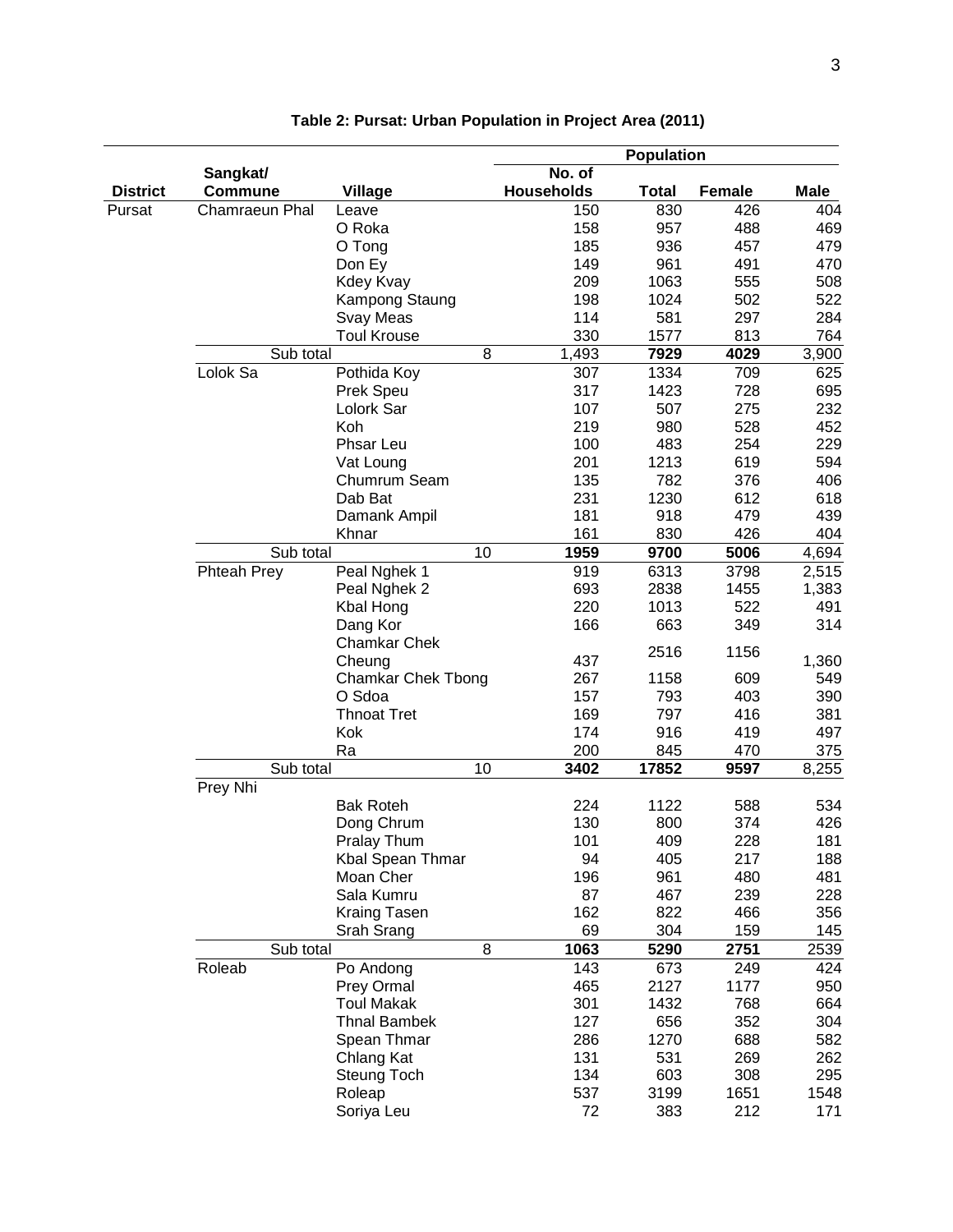|                 |                    |                           |                |                   | <b>Population</b> |               |             |
|-----------------|--------------------|---------------------------|----------------|-------------------|-------------------|---------------|-------------|
|                 | Sangkat/           |                           |                | No. of            |                   |               |             |
| <b>District</b> | Commune            | <b>Village</b>            |                | <b>Households</b> | <b>Total</b>      | <b>Female</b> | <b>Male</b> |
|                 |                    | Soriya Kroam              |                | 87                | 355               | 182           | 173         |
|                 |                    | <b>Thnal Chorpon</b>      |                | 199               | 941               | 258           | 683         |
|                 |                    | Prek Thnoat               |                | 162               | 764               | 423           | 341         |
|                 |                    | O Thkove                  |                | 506               | 2423              | 1255          | 1168        |
|                 | Sub total          |                           | 13             | 3150              | 15357             | 7792          | 7565        |
|                 | Svay At            | Sathan Ny                 |                | 312               | 1491              | 761           | 730         |
|                 |                    | <b>Kraing Popleak</b>     |                | 204               | 950               | 534           | 416         |
|                 |                    | Trang                     |                | 87                | 450               | 245           | 205         |
|                 |                    | Svay At                   |                | 197               | 873               | 451           | 422         |
|                 |                    | O Sdave                   |                | 186               | 830               | 455           | 375         |
|                 | Sub total          |                           | $\overline{5}$ | 986               | 4594              | 2446          | 2148        |
|                 | <b>Banteay Dei</b> | O Bakrong Leu             |                | 60                | 250               | 121           | 129         |
|                 |                    | O Bakrong Kroam           |                | 119               | 550               | 294           | 256         |
|                 |                    | O Bakrong Kandal          |                | 63                | 242               | 120           | 122         |
|                 |                    | Keo Sovan Leu             |                | 99                | 416               | 233           | 183         |
|                 |                    | Keo Sovan Kroam           |                | 64                | 324               | 170           | 154         |
|                 |                    | Ta Koy                    |                | 79                | 392               | 203           | 189         |
|                 |                    | Kbal Hong                 |                | 93                | 468               | 253           | 215         |
|                 |                    | <b>Bandoh Sandek</b>      |                | 120               | 488               | 257           | 231         |
|                 |                    | Ey Slam                   |                | 176               | 751               | 394           | 357         |
|                 |                    | Banteay Dey Leu           |                | 157               | 689               | 347           | 342         |
|                 |                    | Banteay Dey Kroam         |                | 118               | 546               | 281           | 265         |
|                 |                    | Keo Mony                  |                | 113               | 474               | 239           | 235         |
|                 | Sub total          |                           | 12             | 1261              | 5590              | 2912          | 2678        |
|                 |                    | <b>Municipality Total</b> |                | 14,462            | 63,773            | 33,210        | 30,562      |

Source: TA 7986-CAM Consultant team, Draft Final Report, 2014.

7. **Ethnic minorities.** The project area includes ethnic Cham and Vietnamese in Kampong Chhnang municipality. These are the ethnic Cham (primarily in Chong Kaoh Village) and the ethnic Vietnamese (floating villages that span Kandal and Phsar Chhnang villages). The Participation Plan will ensure that they equally participate in the selection and identification of community-driven urban environmental improvements and that they are involved in all project public consultations that cover their place of residence/business. The project output 3 will specifically target poor and vulnerable households, including ethnic Cham and Vietnamese. In addition, Output 3 pre-identifies villages where ethnic Cham and Vietnamese are an overwhelming majority of project beneficiaries. As such, the elements of an indigenous peoples plan are integrated in project design in lieu of a stand-alone indigenous peoples plan.

8. The terms of reference of the non-government organization that will recruited to support the implementation of Output 3 must describe in their proposal experience in working with the Tonle Sap communities, in particular the Vietnamese, the Cham, the floating communities and the poor in Kampong Chhnang and Pursat. Experience working with the same groups in other Tonle Sap provinces will also be considered. Interested NGOs shall effectively communicate the vulnerable context, specific considerations (if any) and the importance of environmental and hygiene awareness activities amongst these groups.

9. **Government agencies.** Government agencies active in the project area that will be involved during project implementation include the following:

- (i) Provincial Department of Public Works and Transport
- (ii) Provincial Department of Land Management, Urban Planning and Construction
- (iii) Provincial Department of Economy and Finance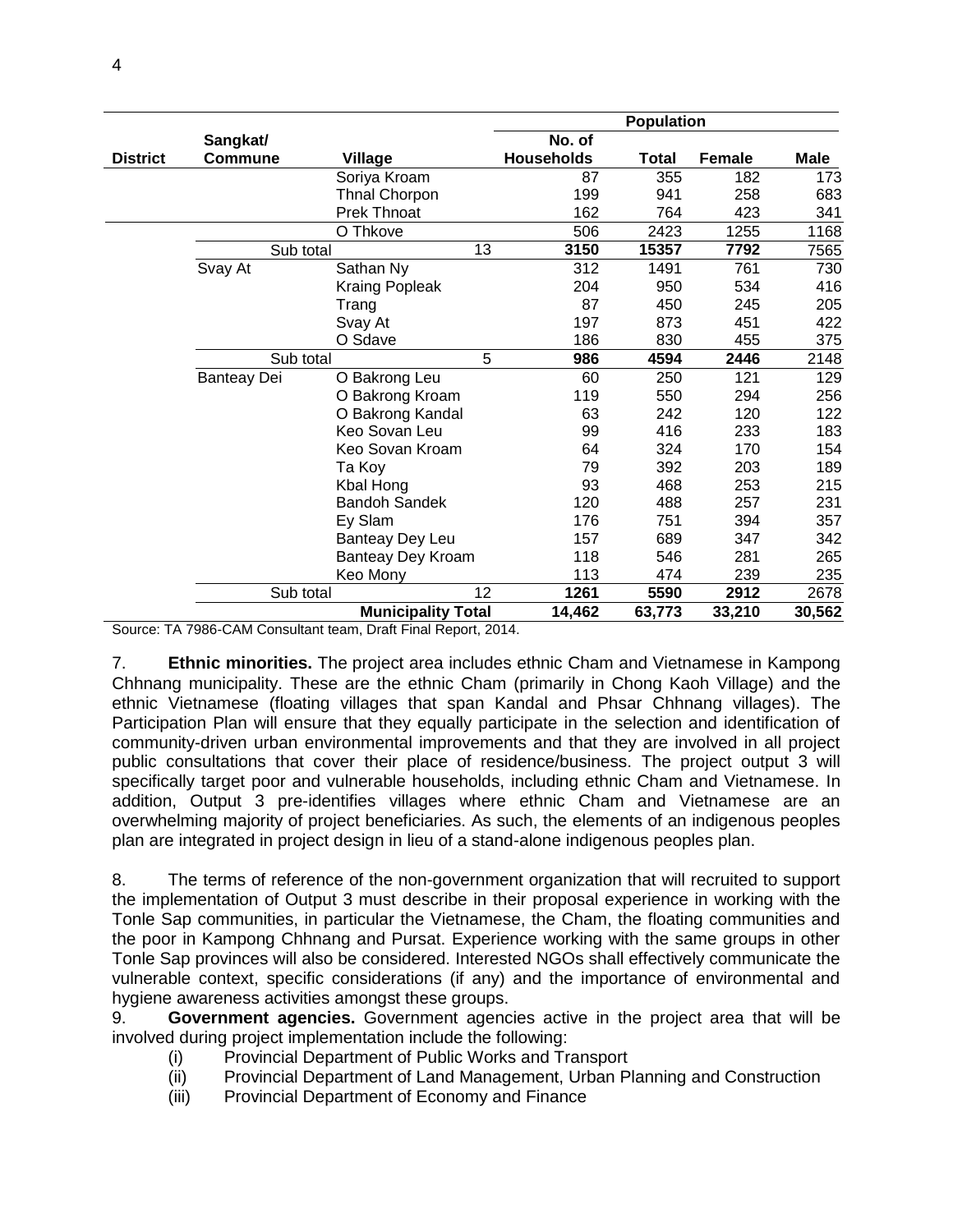- (iv) Provincial Department of Planning
- (v) Provincial Department of Water Resources and Meteorology
- (vi) Provincial Department of Interior
- (vii) Provincial Department of Agriculture, Forestry and Fisheries
- (viii) Provincial Department of Environment
- (ix) Provincial Department of Women's Affairs
- (x) Provincial Department of Health
- $(xi)$  Village Health Support Group<sup>1</sup>
- (xii) Others, as required

10. Nongovernment organizations (NGOs)—international and national, and CSOs that may be involved in Project implementation, as identified by government officials, ADB and other stakeholders (e.g., Kampong Chhnang provincial department of women's affairs [PDOWA]) include:

- (i) Conservation & Development on Cambodia (CDCam) Phnom Penh
- (ii) Action For Development (AFD) Phnom Penh
- (iii) Save the Children
- (iv) Plan International
- (v) NGO Forum on Cambodia
- (vi) Association of Neang Korng Rey mountains organization
- (vii) Life, Dignity Organization
- (viii) Community Capacities for Development Organization
- (ix) Kampuchea Trust

## **C. PROJECT PREPARATORY ACTIVITIES**

11. The social impact analysis activities completed as part of the project preparation included participatory approaches that helped to obtain qualitative information to verify and elaborate on the quantitative information obtained through the socioeconomic survey (SES). These approaches included key informant interviews, public consultations, and focus group discussions. The participatory methods were also particularly useful in obtaining information on how best to ensure the continuing meaningful participation of project stakeholders, including women and the poor, in future project activities.

#### **1. Meetings with government officials**

12. During the course of the PPTA frequent consultations were held with national and subnational government. These consultations consisted of meetings, presentations and workshops with MPWT, MLMUPC, MEF, MOI, MOE and other key ministries in Phnom Penh and with Provincial and Municipal Governments in the six provinces around the Tonle Sap. Key events are shown in Table 3.

| Date              | Event                                | <b>Participants</b>                           |
|-------------------|--------------------------------------|-----------------------------------------------|
| <b>March 2013</b> | Provincial field visits and meetings | Provincial and municipal officials in Kampong |
|                   |                                      | Thom, Siem Reap, Banteay Meanchey,            |
|                   |                                      | Battambang, Pursat, Kampong Chhnang           |
| 25 April 2013     | Inception Workshop                   | Representatives from National, Provincial and |
|                   |                                      | <b>Municipal Governments</b>                  |
| 12 June 2013      | Working Group meeting                | Representatives from Pursat and Kamong        |
|                   |                                      |                                               |

 $\overline{a}$  $1$  Identified in Pursat as a partner of the provincial department of women's affairs in conducting trainings on waste and sanitation, malaria, and HIV.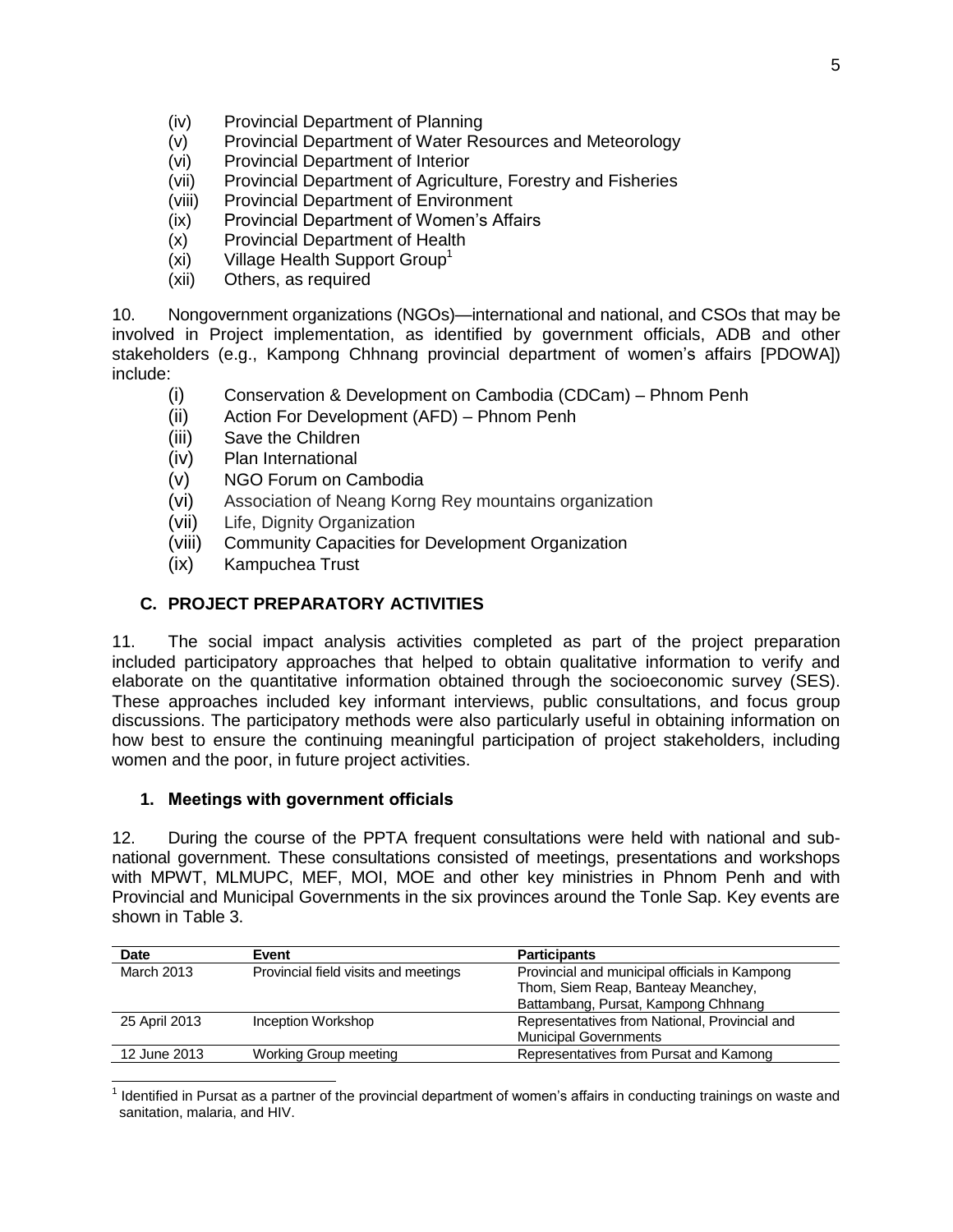|                 |                                   | Chhnang Provincial and Municipal Governments  |
|-----------------|-----------------------------------|-----------------------------------------------|
| 24 June 2013    | Interim Workshop                  | Representatives from National, Provincial and |
|                 |                                   | <b>Municipal Governments</b>                  |
| 29 August 2013  | Urban Strategy meeting            | Pursat Provincial and Municipal officials     |
| 29 August 2013  | Urban Strategy meeting            | Kampong Chhnang Provincial and Municipal      |
|                 |                                   | officials                                     |
| 17 October 2013 | Tonle Sap Urban Areas Development | Provincial and municipal officials in Kampong |
|                 | Framework meeting                 | Thom, Siem Reap, Banteay Meanchey,            |
|                 |                                   | Battambang, Pursat, Kampong Chhnang           |
| 18 October 2013 | Final Workshop                    | Representatives from National, Provincial and |
|                 |                                   | <b>Municipal Governments</b>                  |

#### **2. Public Consultations**

13. Four (4) public consultations were held in Kampong Chhnang Municipality, due to the relatively greater area/length covered by project works; and two (2) were held in Pursat Municipality. The objectives of these public consultations were to: (i) introduce the proposed Project to the potential beneficiaries; (ii) clarify that the project is in feasibility study stage; (iii) explain the upcoming involuntary resettlement studies to be carried out in their communities and the measures already taken to avoid and minimize any adverse impacts; (iv) address residents' questions, concerns, opinions on how the project will impact them, and respond to the same; and (v) document residents' suggestions on how potential adverse impacts can be avoided and/or minimized.

## **3. Key Informant Interviews**

14. In recognition of the important role that women have in environmental management and waste disposal, key informant interviews (KIIs) were used to gather additional information on how the Project can effectively address local women's needs and to identify measures to ensure that they are equal beneficiaries and continue to meaningfully participate in project activities.

## **4. Focus Group Discussions**

15. Seven (7) Focus Group Discussions (FGDS) were held in Kampong Chhnang Municipality, while four (4) were held in Pursat Municipality. The FGDs were facilitated by project preparatory technical assistance consultants, with support from enumerators and sangkhat and village leaders. A FGD with village leaders was held on 24 July 2013 in Kampong Chhnang to seek views and advice on the proposed investments in Kampong Chhnang. The purpose of the FGDs was to obtain in-depth, descriptive information from different stakeholder groups to elaborate on the findings of the SES for the Social Impact Analysis and ensure stakeholders' points of view and concerns are identified and integrated in project design.

#### **D. THE PROJECT'S PARTICIPATION PLAN**

16. To ensure the adequate participation of women, vulnerable groups, and civil society organizations, the project will include a social development and resettlement officer in the project management unit (PMU) in the Ministry of Public Works and Transport, a social development and resettlement officer in each project implementation unit (PIU) in Kampong Chhnang and Pursat. The officers will work with the project management and implementation support consultants, and the international nongovernmental organization for Output 3 (Community Mobilization and Environmental Improvements [CMEI]).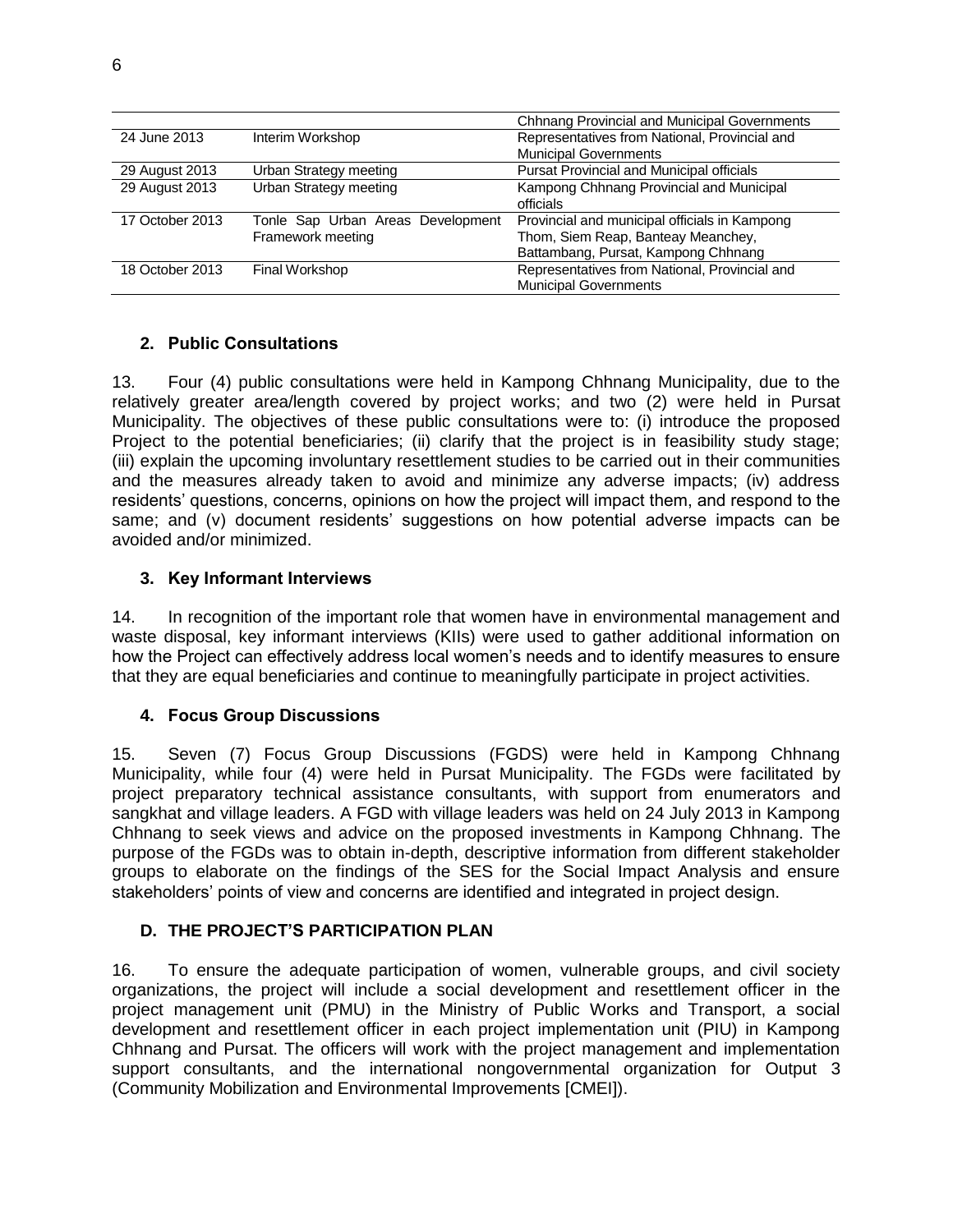# **Table 3: Stakeholder Analysis**

|                          |                                                                                                                                                                                                                                                                                                                                                                                                            | <b>Influence</b>                                                                                                                                                                                                                                                                                                | Importance                                                                                                                                                                                                                                                                                                                                                                                                                                                                                                                                                                                                                                                                                                                                                                                                                                                                                                                                                   |
|--------------------------|------------------------------------------------------------------------------------------------------------------------------------------------------------------------------------------------------------------------------------------------------------------------------------------------------------------------------------------------------------------------------------------------------------|-----------------------------------------------------------------------------------------------------------------------------------------------------------------------------------------------------------------------------------------------------------------------------------------------------------------|--------------------------------------------------------------------------------------------------------------------------------------------------------------------------------------------------------------------------------------------------------------------------------------------------------------------------------------------------------------------------------------------------------------------------------------------------------------------------------------------------------------------------------------------------------------------------------------------------------------------------------------------------------------------------------------------------------------------------------------------------------------------------------------------------------------------------------------------------------------------------------------------------------------------------------------------------------------|
| <b>Stakeholder Group</b> | <b>Description and Function</b>                                                                                                                                                                                                                                                                                                                                                                            | (What ways could this group potentially<br>affect the project's success?)                                                                                                                                                                                                                                       | (How does this group stand to lose or<br>gain significantly from the project?)                                                                                                                                                                                                                                                                                                                                                                                                                                                                                                                                                                                                                                                                                                                                                                                                                                                                               |
| Women                    | Women constitute approximately 52%<br>of the population in each of the Project<br>towns (2011 data). Flood events and<br>inefficient waste management often<br>disproportionately impact women, as<br>they are usually the ones who remain<br>at home to care for family members<br>during prolonged periods of flood and<br>are given the primary responsibility for<br>maintaining the home environment. | Women's active participation is vital<br>for the project to achieve its Effective<br>Gender Mainstreaming (EGM)<br>objectives.                                                                                                                                                                                  | Project activities will significantly<br>improve the quality of life of women by<br>directly addressing their flood and<br>waste management issues in the<br>project areas (e.g., menstrual hygiene<br>management). The Project also<br>includes measures to ensure that<br>women are informed and actively<br>participate in project activities. These<br>measures will facilitate the sharing of<br>information and will assist to empower<br>women that are in decision making<br>positions                                                                                                                                                                                                                                                                                                                                                                                                                                                               |
| Households               | Approximately 7,928 households in<br>Kampong Chhnang and 14,462<br>households in are expected to benefit<br>directly from Project investments in<br>flood protection and solid waste<br>management infrastructure.                                                                                                                                                                                         | Households in the Project areas must<br>be meaningfully consulted and<br>actively participate throughout the<br>Project cycle to engender ownership<br>and promote sustainability of project<br>activities and investments; maximize<br>project benefits and find the best ways<br>to minimize adverse impacts. | Project investments involving<br>mitigation and improved management<br>of risks related to flood events will<br>enable communities to benefit<br>substantially from avoiding loss of<br>property, reducing casualties, and<br>decreasing economic losses from<br>disruption of livelihoods. Households<br>will be freed of the financial burdens of<br>preparing prior to, and repairing their<br>homes after flood events. Owners of<br>agricultural land will be able to work<br>their land all year, which will facilitate<br>a second or even third crop in some<br>cases. Project investment in solid<br>waste management infrastructure<br>(upgrading landfill facilities), in<br>combination with a strong capacity-<br>building strategy, will reduce existing<br>service limitations and enable more<br>households and business<br>establishments to receive efficient<br>waste collection and access to a<br>disposal facility. This will generate |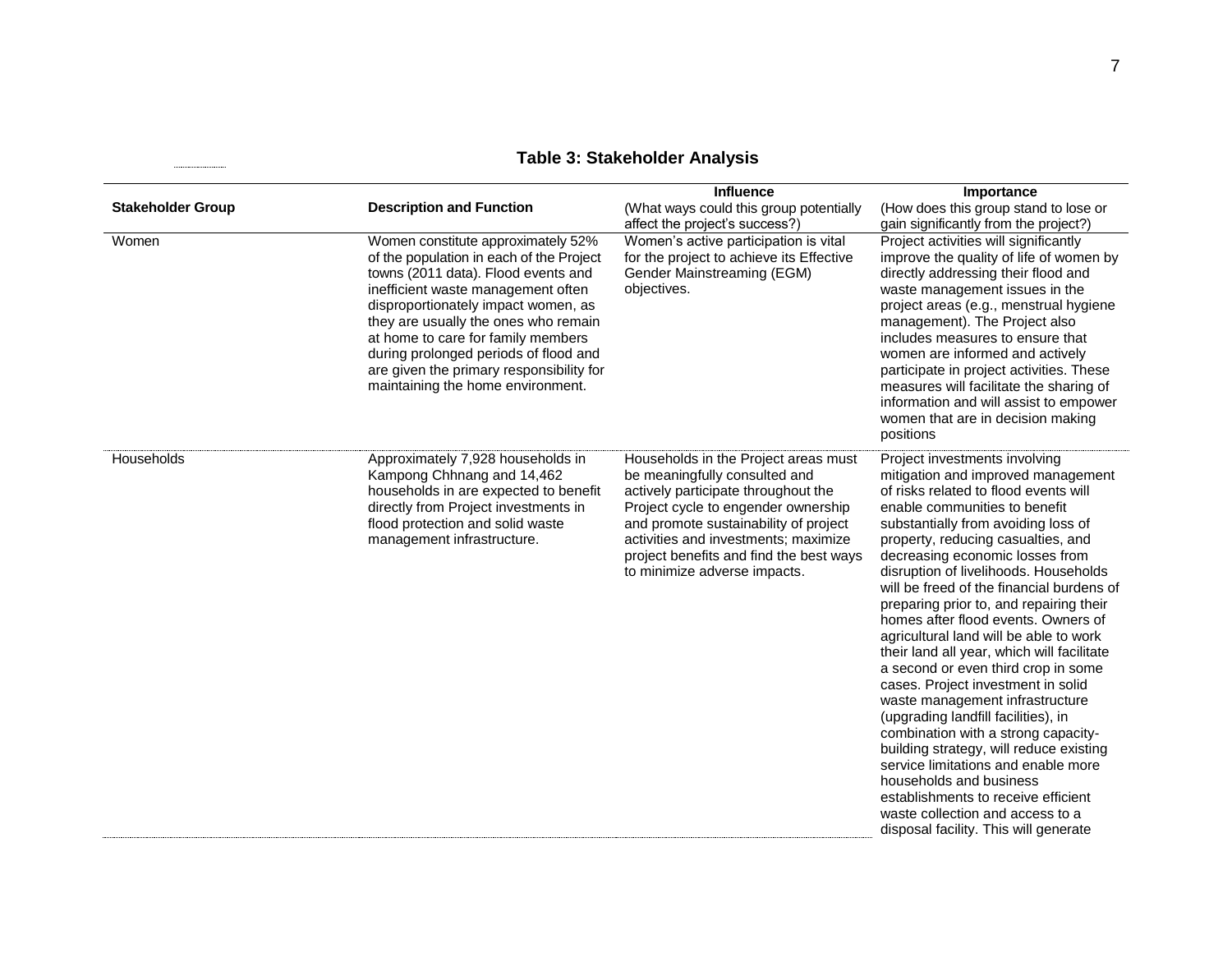|                                                          |                                                                                                                                                                                                                                                                                                                                                                                                                                                                                                                                                                                                                                                                                                                                                                                                                                                                            | <b>Influence</b>                                                                                                                                                                                                                                                                                                                                                               | Importance                                                                                                                                                                                                                                                                                                                                                                  |
|----------------------------------------------------------|----------------------------------------------------------------------------------------------------------------------------------------------------------------------------------------------------------------------------------------------------------------------------------------------------------------------------------------------------------------------------------------------------------------------------------------------------------------------------------------------------------------------------------------------------------------------------------------------------------------------------------------------------------------------------------------------------------------------------------------------------------------------------------------------------------------------------------------------------------------------------|--------------------------------------------------------------------------------------------------------------------------------------------------------------------------------------------------------------------------------------------------------------------------------------------------------------------------------------------------------------------------------|-----------------------------------------------------------------------------------------------------------------------------------------------------------------------------------------------------------------------------------------------------------------------------------------------------------------------------------------------------------------------------|
| <b>Stakeholder Group</b>                                 | <b>Description and Function</b>                                                                                                                                                                                                                                                                                                                                                                                                                                                                                                                                                                                                                                                                                                                                                                                                                                            | (What ways could this group potentially                                                                                                                                                                                                                                                                                                                                        | (How does this group stand to lose or                                                                                                                                                                                                                                                                                                                                       |
|                                                          |                                                                                                                                                                                                                                                                                                                                                                                                                                                                                                                                                                                                                                                                                                                                                                                                                                                                            | affect the project's success?)                                                                                                                                                                                                                                                                                                                                                 | gain significantly from the project?)<br>environmental as well as health<br>benefits, an associated increase in<br>productivity of beneficiaries, and<br>reduce the economic burden of<br>dealing with illness                                                                                                                                                              |
| Poor households                                          | The Tonle Sap Basin Provinces,<br>including Kampong Chhnang and<br>Pursat, were identified by the Ministry<br>of Planning (MOP) in 2013 as priority<br>areas for programming <sup>2</sup> due to having<br>poverty rates higher than national<br>averages. IDPoor poverty information<br>also shows that Kampong Chhnang<br>(31%) and Pursat (31.8%) have a<br>higher percentage of poor families<br>than other municipalities in the Tonle<br>Sap Region <sup>3</sup> . The poor are recognized<br>as being vulnerable to social and<br>environmental shocks such as floods,<br>sickness, displacement from homes<br>and livelihoods, etc., and care must be<br>taken during the design and<br>implementation of projects to ensure<br>that they actively participate and<br>benefit from the Project and are not<br>further disadvantaged due to project<br>initiatives. | Meaningful participation in project<br>activities and benefits from project<br>investments is essential for the Project<br>to achieve its social development<br>objectives, which includes<br>empowerment of the poor.                                                                                                                                                         | Through the pre-identification of<br>villages to be funded under Project<br>Output 3 (Community Mobilization and<br>Environmental Improvements), Project<br>design has ensured that villages with<br>vulnerable groups, including the poor,<br>are included as project beneficiaries.                                                                                       |
| Cham, the Vietnamese and other<br>ethnic minority groups | Ethnic Cham and Vietnamese are<br>present in some villages in Kampong<br>Chhnang. The Ethnic Cham (who also<br>refer to themselves as Khmer Muslim)<br>and Vietnamese identify themselves<br>as distinct cultural groups with their<br>own cultural and/or religious practices.<br>Although they do not have ancestral<br>territories in the urban area, both the<br>Ethnic Cham and Vietnamese rely on                                                                                                                                                                                                                                                                                                                                                                                                                                                                    | For the Project to be in line with ADB<br>Safeguards Policy Statement, ethnic<br>Cham and Vietnamese present in the<br>Project area must be meaningfully<br>consulted and shall participate in<br>project activities that may potentially<br>affect them. It must also be ensured<br>that project benefits are equitable,<br>culturally appropriate, and gender-<br>sensitive. | The project will benefit the Ethnic<br>Cham and Vietnamese through the<br>infrastructure investments.<br>Specifically, Output 3 (Community<br>Mobilization and Environmental<br>Improvements) will focus on the poor<br>and vulnerable groups, including<br>ethnic Cham and Vietnamese as<br>project beneficiaries. The NGO that<br>will be recruited to implement output 3 |

<sup>2</sup> Royal Government of Cambodia. Ministry of Planning. 2013. *Integration of Demographic Perspectives in Development*. Phnom Penh.

 $\overline{a}$ 

<sup>3</sup> Royal Government of Cambodia. Ministry of Planning. 2012. *IDPoor Atlas*. Pnomh Penh.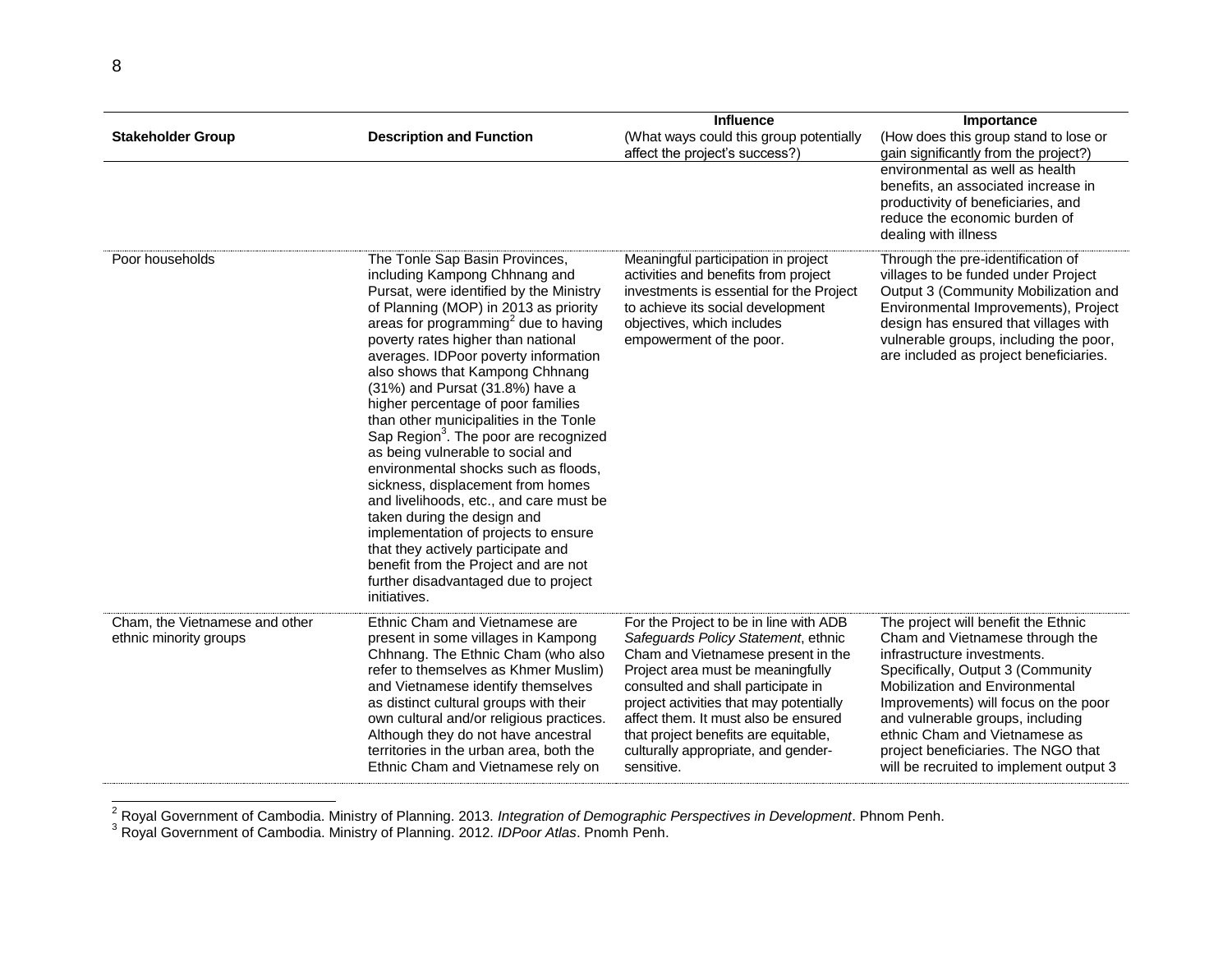|                                                                                                                                                                                                                                                                                                                                                                                                                                                                                                                                  |                                                                                                                                                                                                                                                                                                           | Importance                                                                                                                                                                                                                                                                                                                                                                                                                                                                                                                                                                                                                                                                      |
|----------------------------------------------------------------------------------------------------------------------------------------------------------------------------------------------------------------------------------------------------------------------------------------------------------------------------------------------------------------------------------------------------------------------------------------------------------------------------------------------------------------------------------|-----------------------------------------------------------------------------------------------------------------------------------------------------------------------------------------------------------------------------------------------------------------------------------------------------------|---------------------------------------------------------------------------------------------------------------------------------------------------------------------------------------------------------------------------------------------------------------------------------------------------------------------------------------------------------------------------------------------------------------------------------------------------------------------------------------------------------------------------------------------------------------------------------------------------------------------------------------------------------------------------------|
| <b>Description and Function</b>                                                                                                                                                                                                                                                                                                                                                                                                                                                                                                  | (What ways could this group potentially<br>affect the project's success?)                                                                                                                                                                                                                                 | (How does this group stand to lose or<br>gain significantly from the project?)                                                                                                                                                                                                                                                                                                                                                                                                                                                                                                                                                                                                  |
| fishing as their primary source of<br>livelihood and are thus highly<br>dependent on the Tonle Sap Lake.<br>The Ethnic Cham is generally better<br>integrated and lives alongside the<br>mainstream Khmer population in the<br>project areas. The ethnic Vietnamese<br>floating village residents are classified<br>as immigrants and may not have<br>Khmer nationality in all instances;<br>although they have been residing for<br>generations <sup>4</sup> . They are considered to<br>be a vulnerable group for this project |                                                                                                                                                                                                                                                                                                           | is required to indicate in their proposal<br>their experience and proposed<br>approach to these communities.                                                                                                                                                                                                                                                                                                                                                                                                                                                                                                                                                                    |
| The VDC is an instrument of both the<br>government and the people and also<br>to be a facilitator of village- wide<br>community organization. <sup>5</sup>                                                                                                                                                                                                                                                                                                                                                                       | The role of the VDCs is important in<br>Output 3 and village chiefs of affected<br>villages sit on the provincial<br>resettlement subcommittee working<br>group. The village chiefs were also<br>instrumental in facilitating participation<br>and consultation activities during<br>project preparation. | Output 3 on community-driven urban<br>environmental improvement program<br>will be managed as a rolling program<br>by the PIUs through a contract with an<br>NGO. The NGO will work with the<br>VDCs and PIUs in planning and<br>implementing the program in each of<br>the pre-identified villages. Chiefs of<br>the affected villages also sit on the<br><b>Provincial Resettlement Sub-</b><br>committee Working Group (PRSC-<br>WG) and are thus involved in<br>information and education campaigns,<br>resettlement plan updating and<br>implementation and other safeguards<br>activities. They have a role in the<br>Cambodia's decentralization and<br>deconcentration. |
| Both municipalities have entered into<br>arrangements with individual (private)<br>contractors for collection and disposal<br>of waste.                                                                                                                                                                                                                                                                                                                                                                                          | None expected, as each has agreed<br>that they will not continue with<br>collection after the project. However,<br>discussions with the individuals may<br>resume during implementation.                                                                                                                  | There is potential to work with the<br>existing human resource in expanding<br>private sector involvement in waste<br>collection.                                                                                                                                                                                                                                                                                                                                                                                                                                                                                                                                               |
| Provincial governments around the                                                                                                                                                                                                                                                                                                                                                                                                                                                                                                | The provincial governments around                                                                                                                                                                                                                                                                         | The provincial government will                                                                                                                                                                                                                                                                                                                                                                                                                                                                                                                                                                                                                                                  |
|                                                                                                                                                                                                                                                                                                                                                                                                                                                                                                                                  |                                                                                                                                                                                                                                                                                                           | <b>Influence</b>                                                                                                                                                                                                                                                                                                                                                                                                                                                                                                                                                                                                                                                                |

<sup>4</sup> ADB. 2005. *The Tonle Sap Basin Strategy*. Manila.

<sup>5</sup> Cambodia Development Resource Institute. 1998. *Learning from Rural Development Programs in Cambodia: Working Paper 4*. Phnom Penh.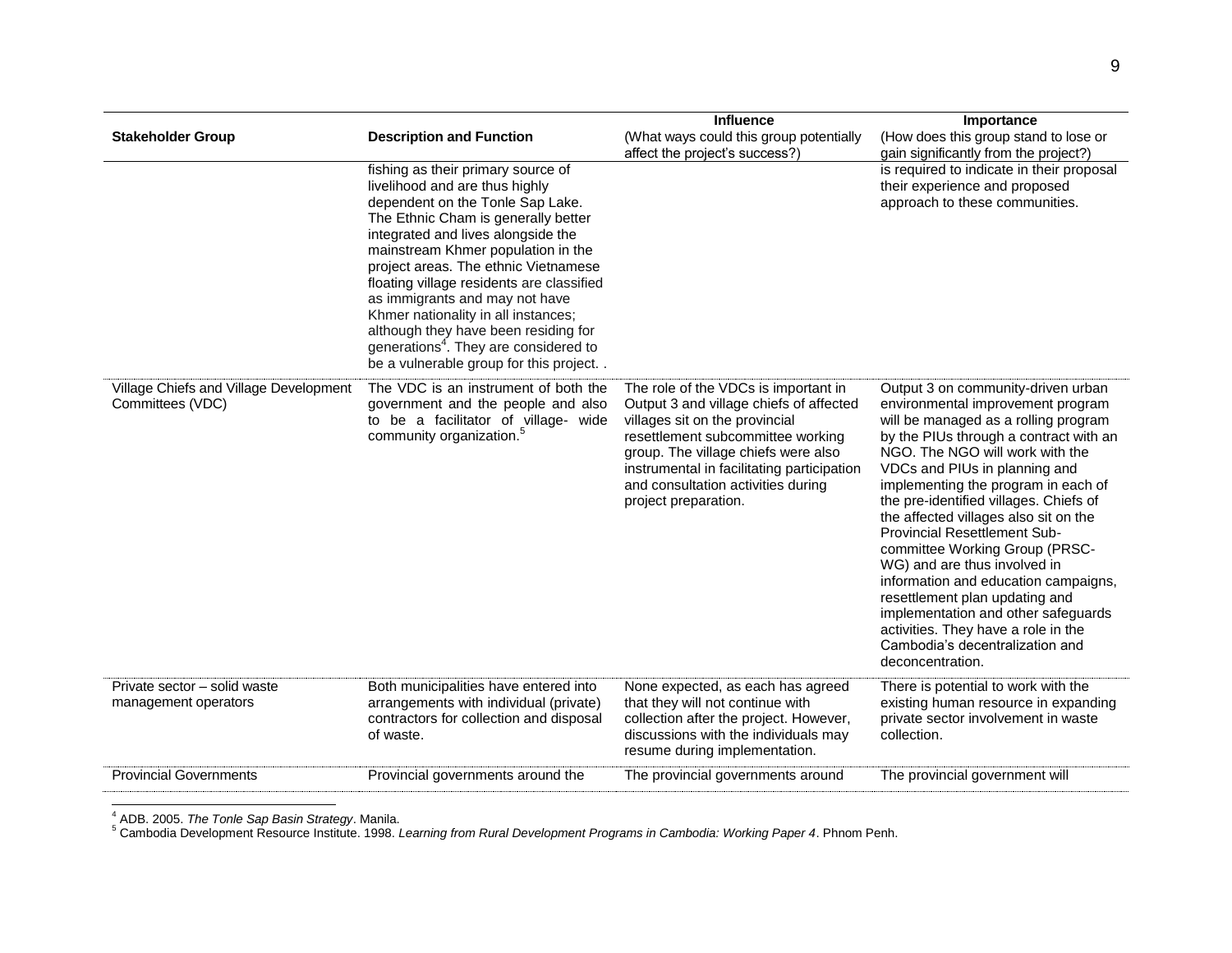|                                                  |                                                                                                                                                                                                                                                                     | <b>Influence</b>                                                                                                                                                                                                                                                                                                                                                                                                                | Importance                                                                                                                                                                                                                                                                                                                                                                                                                                                                                                                                                |
|--------------------------------------------------|---------------------------------------------------------------------------------------------------------------------------------------------------------------------------------------------------------------------------------------------------------------------|---------------------------------------------------------------------------------------------------------------------------------------------------------------------------------------------------------------------------------------------------------------------------------------------------------------------------------------------------------------------------------------------------------------------------------|-----------------------------------------------------------------------------------------------------------------------------------------------------------------------------------------------------------------------------------------------------------------------------------------------------------------------------------------------------------------------------------------------------------------------------------------------------------------------------------------------------------------------------------------------------------|
| <b>Stakeholder Group</b>                         | <b>Description and Function</b>                                                                                                                                                                                                                                     | (What ways could this group potentially                                                                                                                                                                                                                                                                                                                                                                                         | (How does this group stand to lose or                                                                                                                                                                                                                                                                                                                                                                                                                                                                                                                     |
|                                                  |                                                                                                                                                                                                                                                                     | affect the project's success?)                                                                                                                                                                                                                                                                                                                                                                                                  | gain significantly from the project?)                                                                                                                                                                                                                                                                                                                                                                                                                                                                                                                     |
|                                                  | Tonle Sap participated in discussions<br>on the Tonle Sap Urban Areas<br>Development Framework. Provincial<br>governments specifically in Kampong<br>Chhnang and Pursat have been<br>engaged in project design and<br>investment prioritization for the<br>project. | the Tonle Sap will be instrumental in<br>maintaining the momentum with the<br>Tonle Sap Urban Areas Development<br>Framework. The provincial<br>governments in Kampong Chhnang<br>and Pursat will coordinate and monitor<br>Project activities of the PIU and will<br>support the PIU in carrying out the<br>approved urban development<br>strategies; provide staff for the PIU<br>together with the Municipal<br>Governments. | approve the individual town urban<br>development strategy, after review<br>from the municipal governments.<br>Priority issues identified by the local<br>government (poor environmental<br>sanitation: a combination of flood and<br>liquid wastewater removal and solid<br>waste) will be addressed; enhanced<br>capacity for Project Implementation,<br>Operation and Maintenance through<br>capacity-building activities (on-the-job<br>training) supported by the Project.<br>They have a role in Cambodia's<br>decentralization and deconcentration. |
| <b>Municipal Governments</b>                     | Municipal governments around the<br>Tonle Sap Lake. Together with the<br>Provincial Department of Public Works<br>and Transport, the municipal<br>government in Kampong Chhnang<br>and Pursat will be the implementing<br>agency in each project municipality.      | Will staff each PIU together with the<br>Provincial Government. The municipal<br>governor in Kampong Chhnang and<br>Pursat has been a focal point for<br>project preparatory activities.                                                                                                                                                                                                                                        | Priority issues identified by the local<br>government (poor environmental<br>sanitation: a combination of flood and<br>liquid wastewater removal and solid<br>waste) will be addressed; enhanced<br>capacity for Project Implementation,<br>Operation and Maintenance through<br>capacity-building activities (on-the-job<br>training) supported by the Project.<br>They have a role in Cambodia's<br>decentralization and deconcentration.                                                                                                               |
| Sangkat/ Commune                                 | Sangkat is the subnational<br>administrative unit in urban areas.<br>Commune is its equivalent in rural<br>areas.                                                                                                                                                   | Sangkat and commune chiefs are key<br>facilitating information to its residents.<br>Sangkat Chiefs sit on the Provincial<br>Resettlement Sub-committee (PRSC).                                                                                                                                                                                                                                                                  | Sangkats and commune chiefs play a<br>key role in consultation and<br>participation. They have a role in<br>Cambodia's decentralization and<br>deconcentration.                                                                                                                                                                                                                                                                                                                                                                                           |
| Ministry of Public Works and Transport<br>(MPWT) | MPWT is mandated to "Build, maintain<br>and manage all the transportation<br>infrastructure such as roads, bridges,<br>ports, railways, waterways and<br>buildings" <sup>6</sup> in the nation.                                                                     | Project Executing Agency (EA). The<br>Executing Agency will establish a<br>Project Management Unit (PMU),<br>which will be responsible for the day-<br>to-day management of the Project.                                                                                                                                                                                                                                        | Enhanced capacity for Project<br>Implementation, Operation and<br>Maintenance through capacity-<br>building activities (on-the-job training)<br>supported by the Project.                                                                                                                                                                                                                                                                                                                                                                                 |
| Ministry of Economy and Finance<br>(MEF)         | According to the Anukret Nº<br>04/ANK/BK dated on 20th January                                                                                                                                                                                                      | All withdrawal applications from the<br>Project imprest accounts will be                                                                                                                                                                                                                                                                                                                                                        | MEF representatives will sit on the<br>Project Steering Committee (PSC)                                                                                                                                                                                                                                                                                                                                                                                                                                                                                   |

<sup>&</sup>lt;sup>6</sup> http://www.mpwt.gov.kh/about-ministry/mission-and-function.html?lang=en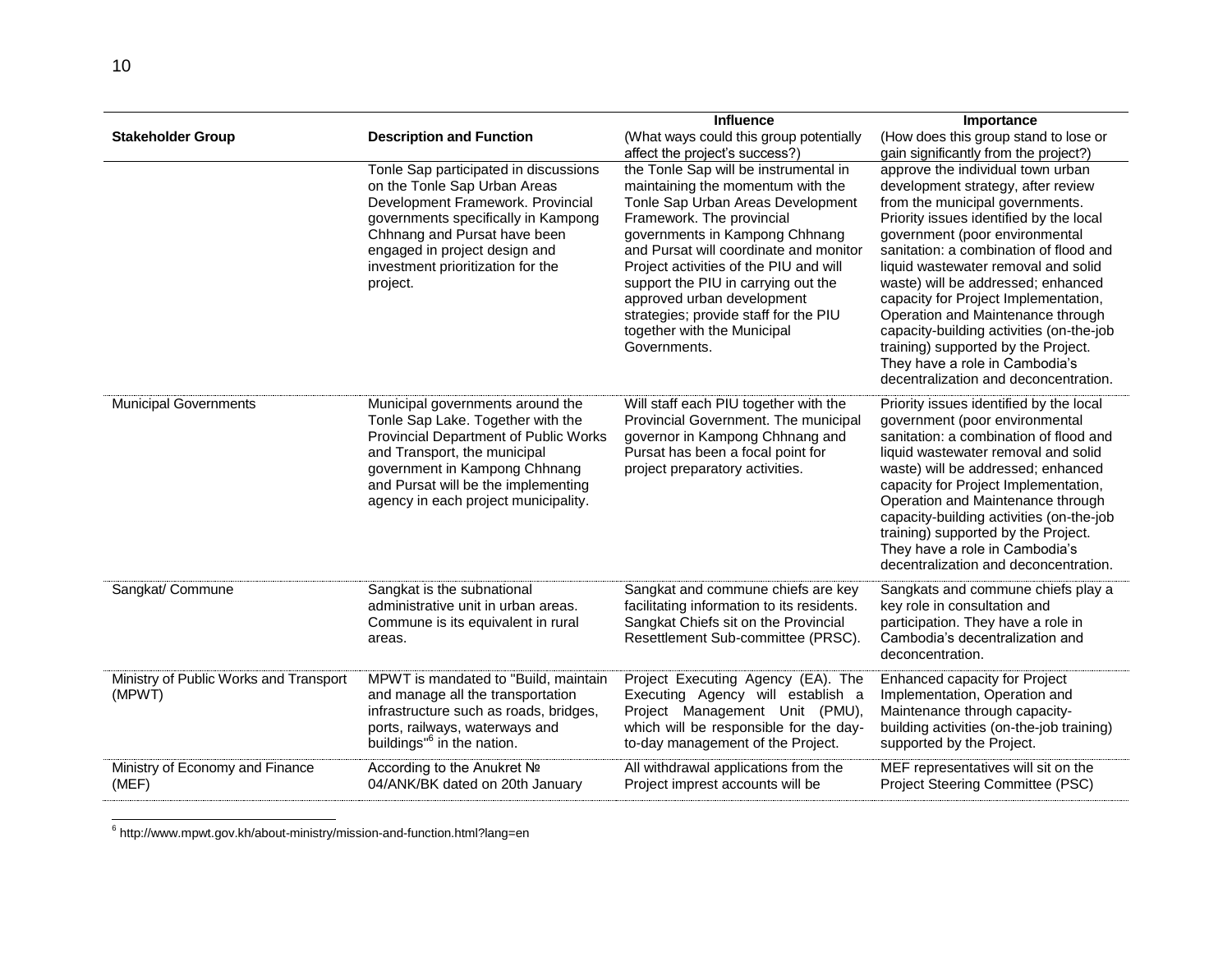|                                                                                          |                                                                                                                                                                                                                                                                                                                                                                 | <b>Influence</b>                                                                                                                                                                                                                                                                                               | Importance                                                                                                                                                                                  |
|------------------------------------------------------------------------------------------|-----------------------------------------------------------------------------------------------------------------------------------------------------------------------------------------------------------------------------------------------------------------------------------------------------------------------------------------------------------------|----------------------------------------------------------------------------------------------------------------------------------------------------------------------------------------------------------------------------------------------------------------------------------------------------------------|---------------------------------------------------------------------------------------------------------------------------------------------------------------------------------------------|
| <b>Stakeholder Group</b>                                                                 | <b>Description and Function</b>                                                                                                                                                                                                                                                                                                                                 | (What ways could this group potentially<br>affect the project's success?)                                                                                                                                                                                                                                      | (How does this group stand to lose or<br>gain significantly from the project?)                                                                                                              |
|                                                                                          | 2000 of the Royal Government of<br>Cambodia, Ministry of Economy and                                                                                                                                                                                                                                                                                            | consolidated and endorsed by MEF<br>and submitted to ADB.                                                                                                                                                                                                                                                      | and will be a member of the National<br>Task Force on Urban Development.                                                                                                                    |
|                                                                                          | Finance (MEF) is delegated by the<br>Royal Government to perform the<br>mission of guidance and<br>administration of the economy and<br>finance of the Kingdom of Cambodia<br>in order to support economic<br>development and to improve the living<br>standards of Cambodian people<br>based on the principles of a free<br>market economy and social equality | A joint-prakas will be issued between<br>MEF and MPWT on the establishment<br>of a special utility unit and special<br>utility accounts. The semi-autonomous<br>unit, will have ring-fenced accounts,<br>that will enable them to collect and<br>use urban services user fees for O&M<br>of urban investments. | The PMU and PIUs will include a<br>member of the MEF and department<br>of economy and finance, respectively.                                                                                |
| Ministry of Water Resources and<br>Meteorology (MOWRAM) and Tonle<br>Sap Authority (TSA) | MOWRAM has the mandate for river<br>basin planning together with the<br>Cambodia National Mekong<br>Committee. The TSA has the mandate<br>to protect the Tonle Sap Basin.<br>MOWRAM is the Chair of the TSA.                                                                                                                                                    | Close coordination is required with<br>MOWRAM and TSA on project<br>implementation at the national and<br>subnational levels. The TSA has<br>endorsed the project and concept<br>documents on 16 January 2014.                                                                                                 | Will be a member of the proposed<br>PSC and departments of Water<br>Resources and Meteorology will be<br>members of the provincial coordination<br>committee for the project in both towns. |
| Ministry of Land Management, Urban<br>Planning and Construction (MLMUPC)                 | MLMUPC is responsible for governing<br>land use, urban planning, construction<br>projects, and the resolution of land<br>use conflicts                                                                                                                                                                                                                          | Close coordination is required with<br>MLMUPC, as they have the mandate<br>on urban and spatial planning. They<br>are preparing an urban development<br>strategy, with support from another<br>ADB technical assistance.                                                                                       | A joint-prakas will be issued with<br>MPWT and MLMUPC on the Tonle<br>Sap Urban Areas Development<br>Framework.                                                                             |
|                                                                                          |                                                                                                                                                                                                                                                                                                                                                                 |                                                                                                                                                                                                                                                                                                                | Will be a member of the proposed<br>PSC and National Task Force on<br>Urban Development.                                                                                                    |
| Ministry of Interior (MOI)                                                               | Responsible for public administration<br>throughout Cambodia's provinces and<br>districts. The Ministry governs the<br>Cambodian National Police and the<br>administration of the law enforcement;<br>including the police academy, police<br>training, judicial police, anti-drug<br>efforts, border police and prison<br>administration.                      | Close coordination is required with<br>MOI, as they have the mandate on<br>subnational urban planning and                                                                                                                                                                                                      | Will be a member of the proposed<br>PSC and National Task Force on<br>Urban Development.                                                                                                    |
|                                                                                          |                                                                                                                                                                                                                                                                                                                                                                 | municipal boundary demarcation.                                                                                                                                                                                                                                                                                | Representatives of MOI are regular<br>members of the PRSC-WG                                                                                                                                |
| Ministry of Women's Affairs (MOWA)<br>and the Gender Working Group in<br><b>MPWT</b>     | Together with the Cambodia National<br>Council for Women (CNCW), MOWA<br>constitutes the National Machinery for<br>promotion of gender equality and<br>women's empowerment. It is tasked                                                                                                                                                                        | Important partners for the promotion<br>of gender equity across project<br>activities and successful<br>implementation of the Project Gender                                                                                                                                                                   | Alignment of MPWT's gender working<br>group's gender mainstreaming action<br>plan with the project's GAP is<br>essential. Regular feedback and<br>reporting is important to showcase        |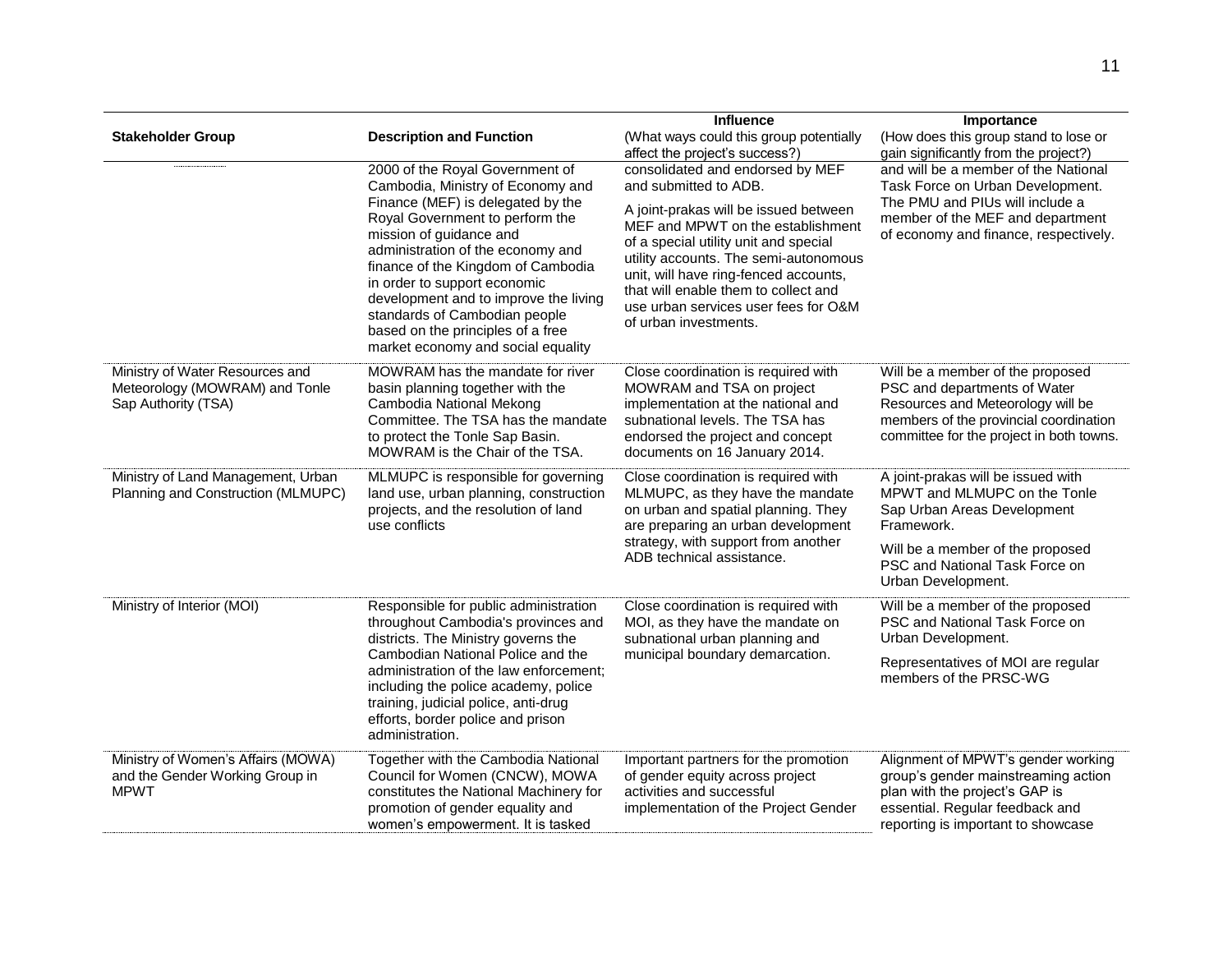|                                                                                         |                                                                                                                                                                                                                                                      | <b>Influence</b>                                                                                                                                                                                                                                                                                                                                                                                       | Importance                                                                                                                                                                                                                                                                                                             |
|-----------------------------------------------------------------------------------------|------------------------------------------------------------------------------------------------------------------------------------------------------------------------------------------------------------------------------------------------------|--------------------------------------------------------------------------------------------------------------------------------------------------------------------------------------------------------------------------------------------------------------------------------------------------------------------------------------------------------------------------------------------------------|------------------------------------------------------------------------------------------------------------------------------------------------------------------------------------------------------------------------------------------------------------------------------------------------------------------------|
| <b>Stakeholder Group</b>                                                                | <b>Description and Function</b>                                                                                                                                                                                                                      | (What ways could this group potentially<br>affect the project's success?)                                                                                                                                                                                                                                                                                                                              | (How does this group stand to lose or<br>gain significantly from the project?)                                                                                                                                                                                                                                         |
|                                                                                         | with monitoring and evaluating<br>policies and programs to assess their<br>contributions to achieving the<br>Government's goals in promoting<br>gender equality and the empowerment<br>of women. MOWA works with the<br>gender working group in MPWT | Action Plan (GAP).                                                                                                                                                                                                                                                                                                                                                                                     | project gender results.                                                                                                                                                                                                                                                                                                |
| Ministry of Environment (MOE)                                                           | Ministry of Environment is the<br>government agency that reviews<br>environmental documents and issues<br>environment certificates prior to<br>construction.<br>The Department of Climate Change is<br>also based in MOE.                            | Potential partner in IEC activities in the<br>project towns, as they are already<br>involved in local training activities<br>related to environmental management,<br>waste management, and energy. They<br>already work with the Kampong<br>Chnnang Department of Women's<br>Affairs in these activities and thus this<br>could be a starting point for gender<br>mainstreaming in similar activities. | Environment clearance certificates are<br>required for proposed investments<br>under the project. Regular updates<br>and coordination meetings are<br>required for SPCR cofinancing in the<br>project.                                                                                                                 |
|                                                                                         |                                                                                                                                                                                                                                                      | The department of climate change is<br>in MOE and the SPCR coordinator.<br>Both are essential for SPCR<br>cofinancing and coordination of efforts<br>under the project.                                                                                                                                                                                                                                |                                                                                                                                                                                                                                                                                                                        |
| Inter-ministerial Resettlement<br>Committee (IRC) in Ministry of<br>Economy and Finance | The inter-agency committee<br>responsible for clearing all<br>resettlement plans and implementing                                                                                                                                                    | Resettlement activities need to be<br>implemented satisfactorily before<br>contract awards can be issued.                                                                                                                                                                                                                                                                                              | IRC's clearance and participation is<br>essential in updating resettlement<br>plans, implementing resettlement                                                                                                                                                                                                         |
|                                                                                         | resettlement activities.                                                                                                                                                                                                                             | IRC's involvement and commitment is<br>essential in managing resettlement<br>impacts on the project.                                                                                                                                                                                                                                                                                                   | plans, securing government budget for<br>resettlement activities, issuing public<br>information booklets, etc. Feasibility<br>studies cannot be approved without<br>their concurrence on resettlement<br>plans. Contract awards are also<br>contingent on resettlement activities<br>being implemented satisfactorily. |
| Civil Society Organizations (CSOs) and<br>Nongovernmental Organizations<br>(NGOs)       | There are currently local groups such<br>as the Village Health Support Group in<br>Pursat that are working with provincial                                                                                                                           | CSOs/NGOs are potential partners in<br>strengthening community participation<br>and benefits. They can also be a                                                                                                                                                                                                                                                                                       | The project will propose a formal<br>partnership with an NGO to assist in<br>implementing Output 3.                                                                                                                                                                                                                    |
|                                                                                         | Department of Women's Affairs in<br>conducting village level trainings on<br>waste, sanitation and HIV. Other CSOs                                                                                                                                   | source of project risk, if regular<br>information and consultations are not<br>completed during implementation.                                                                                                                                                                                                                                                                                        | It will be important to hold regular<br>consultations with the NGOs and<br>CSOs, and include a formal                                                                                                                                                                                                                  |
|                                                                                         |                                                                                                                                                                                                                                                      |                                                                                                                                                                                                                                                                                                                                                                                                        |                                                                                                                                                                                                                                                                                                                        |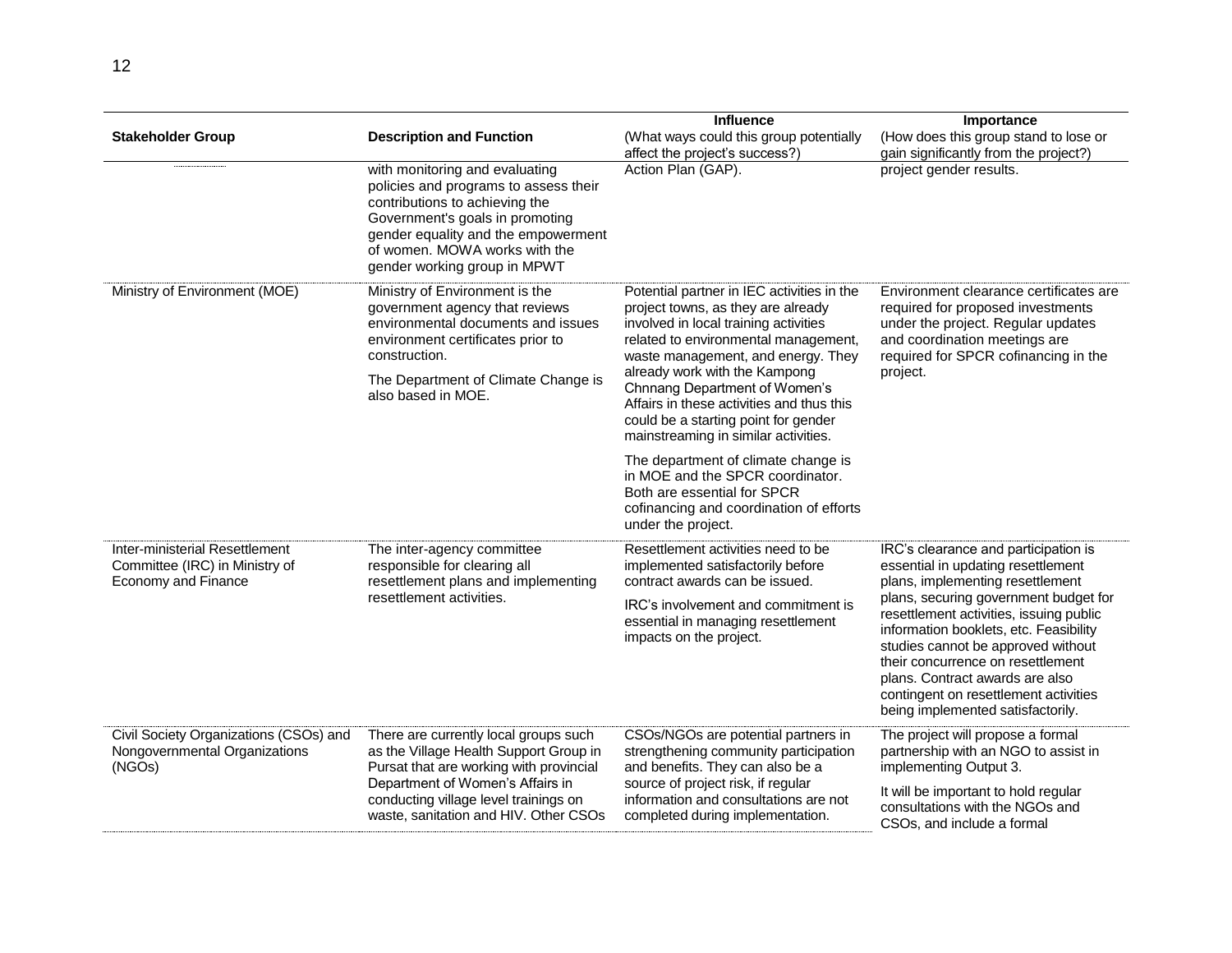| <b>Stakeholder Group</b>    | <b>Description and Function</b>                                                                                                                                                                                                                                                       | <b>Influence</b><br>(What ways could this group potentially<br>affect the project's success?)                                                                                                                                                                                                                                                     | Importance<br>(How does this group stand to lose or<br>gain significantly from the project?)                                                                                                                                                                                                                                                                                                                                                                                                                                                                                                                                                                           |
|-----------------------------|---------------------------------------------------------------------------------------------------------------------------------------------------------------------------------------------------------------------------------------------------------------------------------------|---------------------------------------------------------------------------------------------------------------------------------------------------------------------------------------------------------------------------------------------------------------------------------------------------------------------------------------------------|------------------------------------------------------------------------------------------------------------------------------------------------------------------------------------------------------------------------------------------------------------------------------------------------------------------------------------------------------------------------------------------------------------------------------------------------------------------------------------------------------------------------------------------------------------------------------------------------------------------------------------------------------------------------|
|                             | may include the irrigation water user<br>groups in Kampong Chhnang.                                                                                                                                                                                                                   |                                                                                                                                                                                                                                                                                                                                                   | mechanism for grievance redressal in<br>the project.                                                                                                                                                                                                                                                                                                                                                                                                                                                                                                                                                                                                                   |
|                             | There are NGOs that are working in<br>Cambodia in partnership with the<br>Government on community<br>mobilization and development.                                                                                                                                                    |                                                                                                                                                                                                                                                                                                                                                   | An INGO with experience in Cambodia,<br>urban/environment/sanitation and<br>community development will be<br>contracted for the implementation of<br>Output 3 (CMEI)                                                                                                                                                                                                                                                                                                                                                                                                                                                                                                   |
| <b>Development Partners</b> | Development partners such as ADB,<br>Japanese International Cooperation<br>Agency (JICA), Agence Francaise de<br>Developpement (AFD), and Deutsche<br>Gesellschaft für Internationale<br>Zusammenarbeit (GIZ) have<br>previously provided support to the<br>urban sector in Cambodia. | Coordination and information sharing<br>is required to ensure efficient<br>development aid assistance and<br>synergies in project activities in<br>Kampong Chhnang and Pursat. GIZ<br>and JICA are working in Kampong<br>Chhnang (urban master plan and<br>drainage, respectively), and JICA in<br>Pursat (water supply and road<br>development). | Interested development partners may<br>participate as part of the proposed<br>National Task Force on Urban<br>Development, which will be chaired by<br>a MPWT representative.                                                                                                                                                                                                                                                                                                                                                                                                                                                                                          |
| Asian Development Bank      | Infrastructure bank providing<br>investment capital and technical<br>assistance for the project.                                                                                                                                                                                      | Importance of adhering to ADB<br>policies to ensure continued project<br>implementation. Policies include:<br>safeguard, procurement, accounting                                                                                                                                                                                                  | ADB will (i) assist the PMU through<br>timely guidance at each stage of<br>project<br>implementation<br>following<br>agreed implementation arrangements                                                                                                                                                                                                                                                                                                                                                                                                                                                                                                                |
|                             |                                                                                                                                                                                                                                                                                       | and disbursement, anti-corruption,<br>financial management, audit, and<br>governance.                                                                                                                                                                                                                                                             | Reviews all documents that require<br>ADB approval; (ii) Approve<br>procurement activities; (iii) Conduct<br>periodic loan review missions,<br>safeguard monitoring missions, a mid-<br>term review and a completion mission<br>for the project; (iv) Ensure compliance<br>of all loan covenants in covenants list;<br>(v) ensure timely processing of<br>withdrawal applications and release of<br>eligible funds; (vi) ensure compliance<br>of financial audit recommendations;<br>(vii) with assistance of MOP, regularly<br>update the project performance review<br>reports; and, (viii) regularly update<br>project information disclosure on the<br>ADB website |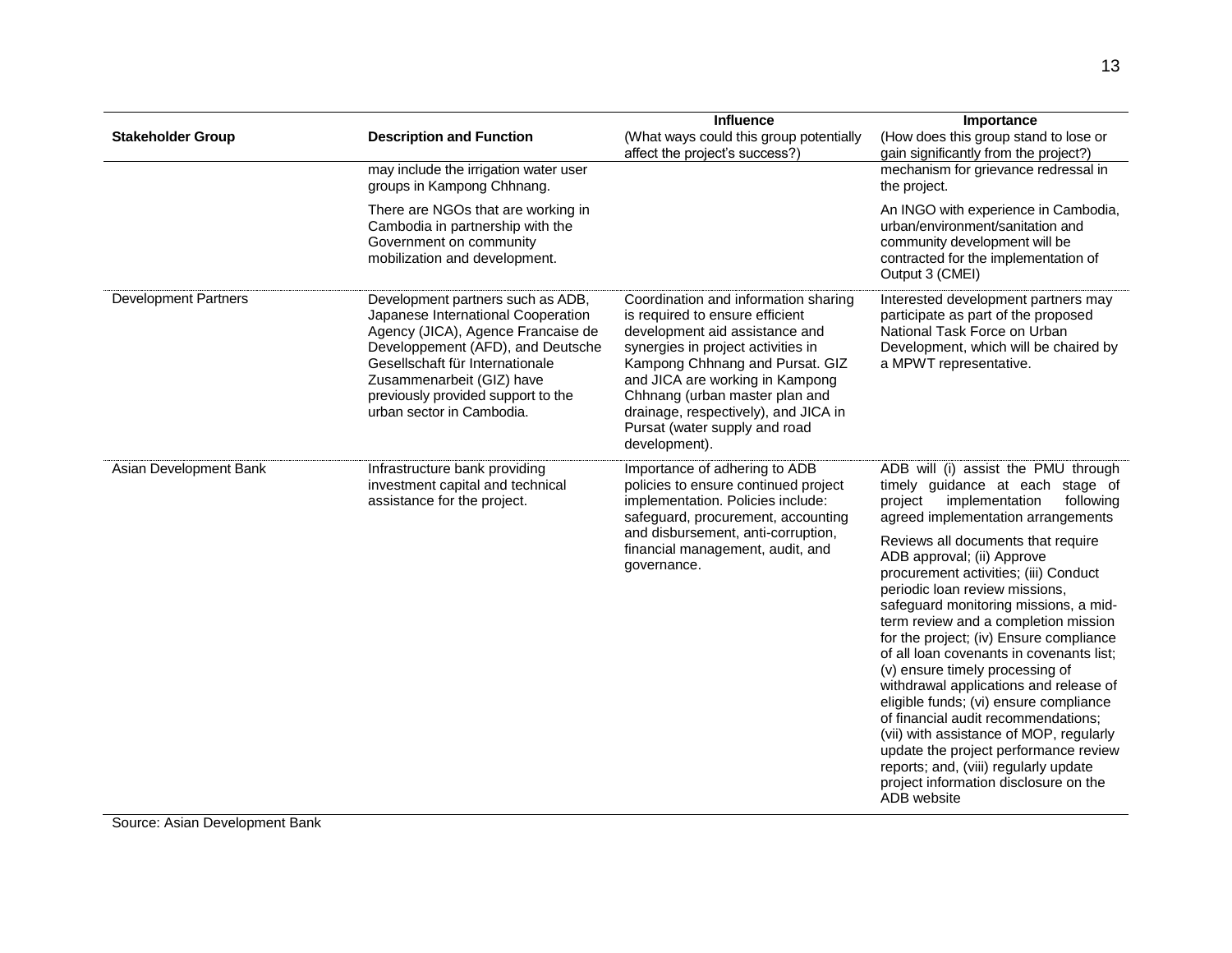| <b>Table 4: Participation Plan</b> |
|------------------------------------|
|------------------------------------|

| <b>Stakeholder</b>               | Objective of their<br><b>Involvement</b>                                      | Approach to                                                                                                                                                                                                                                                                                                                                                                                                                                                                                                                                                                                  | <b>Participation Methods</b>                                                                                                                                                                                                                                                                                       |                                                                                                         | <b>Timing</b> | Cost                                                       |
|----------------------------------|-------------------------------------------------------------------------------|----------------------------------------------------------------------------------------------------------------------------------------------------------------------------------------------------------------------------------------------------------------------------------------------------------------------------------------------------------------------------------------------------------------------------------------------------------------------------------------------------------------------------------------------------------------------------------------------|--------------------------------------------------------------------------------------------------------------------------------------------------------------------------------------------------------------------------------------------------------------------------------------------------------------------|---------------------------------------------------------------------------------------------------------|---------------|------------------------------------------------------------|
| <b>Group</b>                     | (Why included)                                                                | <b>Participation and Depth</b>                                                                                                                                                                                                                                                                                                                                                                                                                                                                                                                                                               | <b>Method</b>                                                                                                                                                                                                                                                                                                      | <b>Responsibility</b>                                                                                   |               | <b>Estimates</b>                                           |
| <b>ADB</b>                       | Financing partner. Internal<br>coordination amongst<br>divisions/departments. | Provide progress updates<br>to CIF-coordinator,<br>Department focal point,<br>and SPCR coordinator in<br>ADB Cambodia office, as<br>required.                                                                                                                                                                                                                                                                                                                                                                                                                                                | Discussions, sharing of<br>back-to-office reports, and<br>other documentation.                                                                                                                                                                                                                                     | ADB mission leader<br>and team.                                                                         | 2015-2021     | None.                                                      |
| <b>MPWT</b>                      | <b>Project Executing Agency</b><br>(EA)                                       | Through the Project<br>Management Unit (PMU),<br>the EA will have the<br>following main roles in the<br>Project: overall project<br>planning; ensuring<br>designs, procurement,<br>and contract documents<br>are prepared and<br>approved; assisting the<br>PIUs in approvals,<br>contracting and procuring<br>the goods, works and<br>services required for the<br>project; monitoring and<br>reporting to the<br>Government and ADB;<br>ensuring compliance with<br>the various project<br>safeguards and<br>covenants; and assisting<br>with the sustainability of<br>the project outputs | Establishment of a PSC and<br>PMU with assigned staff.<br>Monitoring and evaluation<br>activities<br>Regular implementation and<br>coordination meetings with<br>other ministries and at the<br>subnational level.<br>Lead of the National Task<br>Force on Urban<br>Development (together with<br>MOI and MLMUPC) | <b>Support from Project</b><br>Management and<br>Implementation<br><b>Support Consultants</b><br>(PMIS) | 2015-2021     | Incorporated<br>in budget for<br>project<br>administration |
| <b>MEF</b><br>(including<br>IRC) | Budget, project loan/grant<br>signatory, and responsible<br>for resettlement. | A member of the PSC,<br>and closely involved and<br>consulted with during<br>project preparation and<br>implementation.                                                                                                                                                                                                                                                                                                                                                                                                                                                                      | Member of PSC<br>Clears withdrawal<br>applications for the project<br>The IRC in MEF approves                                                                                                                                                                                                                      | MPWT to ensure<br>that MEF is fully<br>informed about<br>project<br>implementation and                  | 2015-2021     | Incorporated<br>in budget for<br>project<br>administration |

 $\cdots \cdots \cdots \cdots$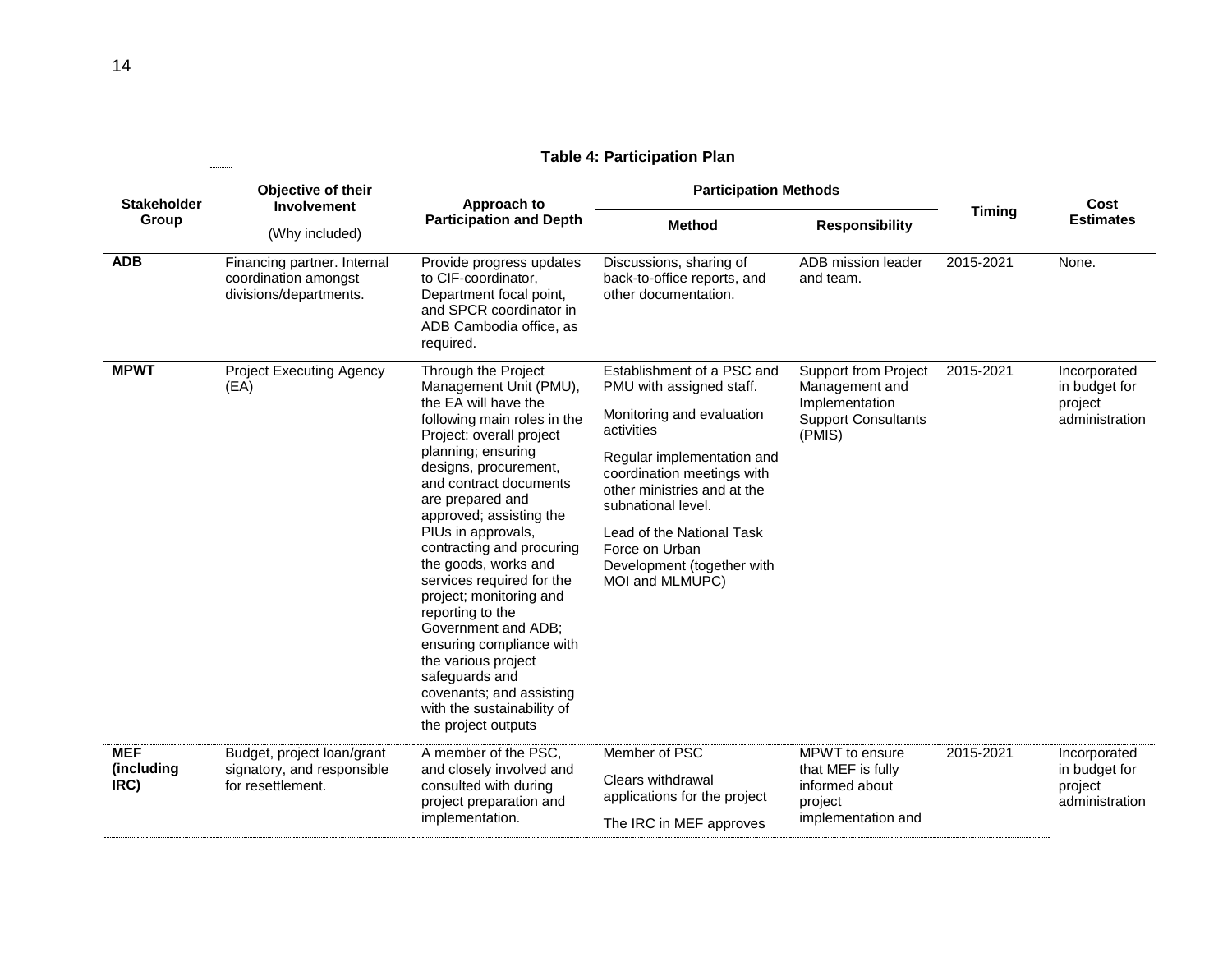|                              | Objective of their                                                                                                                                                                |                                                                                                                                                             | <b>Participation Methods</b>                                                                                                                                                                                                                   |                                     |               |                                                            |
|------------------------------|-----------------------------------------------------------------------------------------------------------------------------------------------------------------------------------|-------------------------------------------------------------------------------------------------------------------------------------------------------------|------------------------------------------------------------------------------------------------------------------------------------------------------------------------------------------------------------------------------------------------|-------------------------------------|---------------|------------------------------------------------------------|
| <b>Stakeholder</b><br>Group  | Involvement<br>(Why included)                                                                                                                                                     | Approach to<br><b>Participation and Depth</b>                                                                                                               | <b>Method</b>                                                                                                                                                                                                                                  | <b>Responsibility</b>               | <b>Timing</b> | Cost<br><b>Estimates</b>                                   |
|                              |                                                                                                                                                                                   | MEF will also be an<br>important partner in<br>establishing the special<br>utility unit, ensuring<br>accountability of this unit<br>and the special account | resettlement plans and<br>implements resettlement<br>activities, including<br>compensation.<br>Department of Economy and<br>Finance in Kampong<br>Chhnang and Pursat will be<br>on the project coordination<br>committees in each<br>province. | budgetary issues.                   |               |                                                            |
| <b>MOWARM/</b><br><b>TSA</b> | Ministry responsible for<br>overseeing the management<br>of the Mekong Basin (and<br>the Tonle Sap Basin) in<br>terms of the management of<br>water resources and<br>meteorology. | To partner with them<br>during project<br>implementation and seek<br>their advice and support.                                                              | TSA is a member of the<br>PSC.<br>MOWRAM's provincial<br>departments are members<br>of the provincial coordination<br>committees.                                                                                                              | PMU, PIU, with<br>support from PMIS | 2015-2021     | Incorporated<br>in budget for<br>project<br>administration |
| <b>MLMUPC</b>                | Ministry responsible for land<br>management, urban spatial<br>planning, and master plan<br>development.                                                                           | To partner with them<br>during project<br>implementation.                                                                                                   | MLMUPC is a member of<br>the PSC and the National<br>Task Force on Urban<br>Development                                                                                                                                                        | PMU, PIU, with<br>support from PMIS | 2015-2021     | Incorporated<br>in budget for<br>project<br>administration |
|                              |                                                                                                                                                                                   |                                                                                                                                                             | MLMUPC provincial<br>departments are members<br>of the project coordinate<br>committee.                                                                                                                                                        |                                     |               |                                                            |
| <b>MOI</b>                   | Ministry responsible for<br>public administration in<br>Cambodia and for<br>establishing municipal                                                                                | To partner with them<br>during project<br>implementation.                                                                                                   | MLMUPC is a member of<br>the PSC and the National<br>Task Force on Urban<br>Development                                                                                                                                                        | PMU, PIU, with<br>support from PMIS | 2015-2021     | Incorporated<br>in budget for<br>project<br>administration |
|                              | boundary and local<br>administration.                                                                                                                                             |                                                                                                                                                             | MOI's provincial<br>departments are members<br>of the project coordinate<br>committee.                                                                                                                                                         |                                     |               |                                                            |
| <b>DPWT</b>                  | Kampong Chhnang, PDPWT<br>& Town Municipality; and                                                                                                                                | Through the PIUs, will be<br>responsible for ensuring                                                                                                       | Establishment of PIUs in                                                                                                                                                                                                                       | PMU, with support                   | 2015-2021     | Incorporated<br>in budget for                              |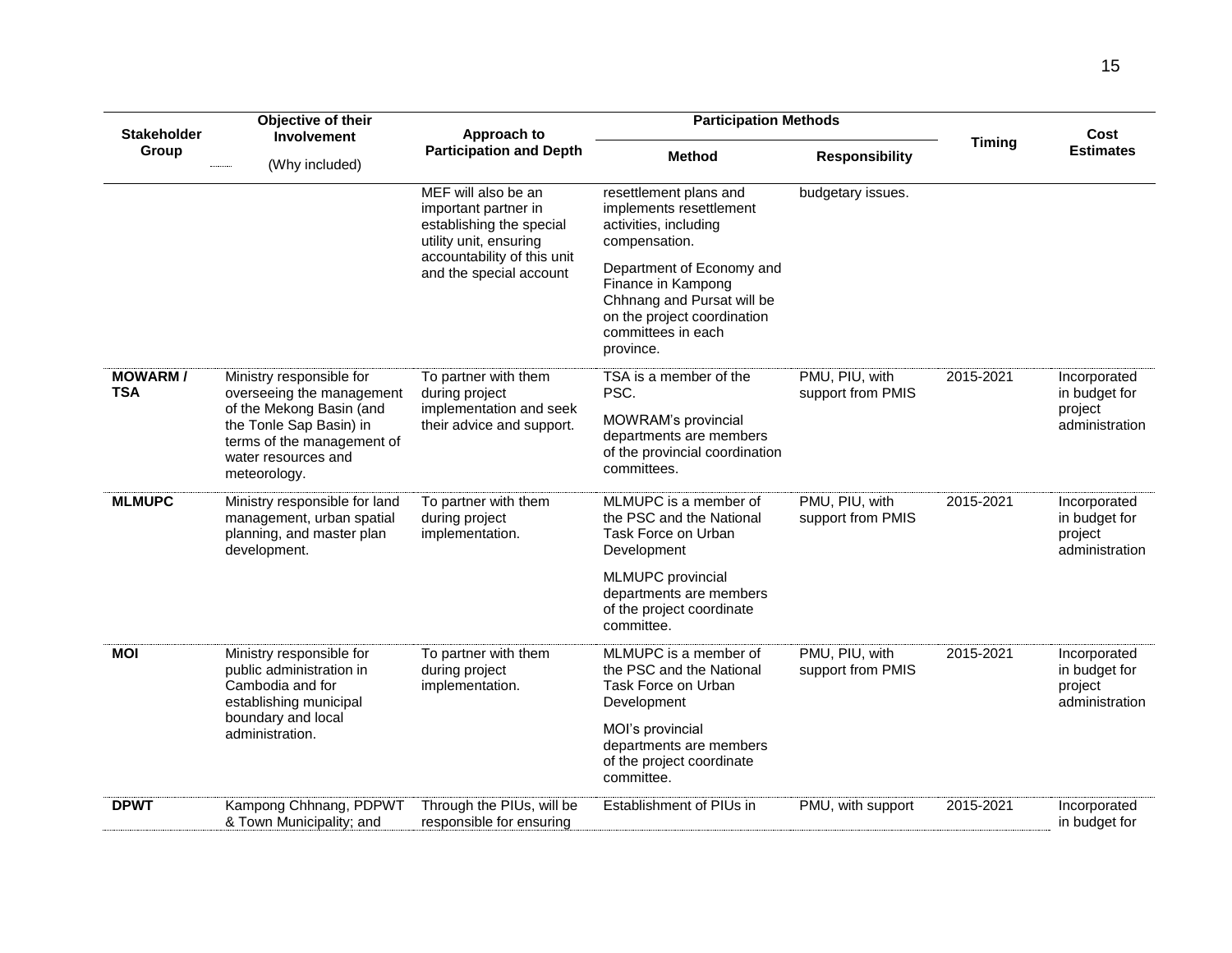|                                                                        | Objective of their                                                                                                                                                                                                                                                                                                                                                                                                                                                                                                                                                                                                                                             |                                                                                                                                                                                                                                                                                                                                                                                          | <b>Participation Methods</b>                                                                                                                                                                                                                                                                                                                                                                                                                |                                                                            |               |                                                            |
|------------------------------------------------------------------------|----------------------------------------------------------------------------------------------------------------------------------------------------------------------------------------------------------------------------------------------------------------------------------------------------------------------------------------------------------------------------------------------------------------------------------------------------------------------------------------------------------------------------------------------------------------------------------------------------------------------------------------------------------------|------------------------------------------------------------------------------------------------------------------------------------------------------------------------------------------------------------------------------------------------------------------------------------------------------------------------------------------------------------------------------------------|---------------------------------------------------------------------------------------------------------------------------------------------------------------------------------------------------------------------------------------------------------------------------------------------------------------------------------------------------------------------------------------------------------------------------------------------|----------------------------------------------------------------------------|---------------|------------------------------------------------------------|
| Stakeholder<br>Group                                                   | Involvement<br>(Why included)                                                                                                                                                                                                                                                                                                                                                                                                                                                                                                                                                                                                                                  | Approach to<br><b>Participation and Depth</b>                                                                                                                                                                                                                                                                                                                                            | <b>Method</b>                                                                                                                                                                                                                                                                                                                                                                                                                               | <b>Responsibility</b>                                                      | <b>Timing</b> | Cost<br><b>Estimates</b>                                   |
|                                                                        | Pursat, PDPWT & Town<br>Municipality will be the<br>implementing agencies and<br>members on the Project<br>Implementation Units (PIUs)                                                                                                                                                                                                                                                                                                                                                                                                                                                                                                                         | effective Project<br>implementation,<br>particularly through<br>effective construction<br>supervision. PIUs will be<br>established in Pursat and<br>Kampong Chhnang, and<br>their main roles and<br>responsibilities are in<br>implementation planning;<br>project supervision,<br>monitoring and reporting;<br>and day to day<br>management of all project<br>implementation activities | each town.<br>Daily monitoring of project<br>activities.<br>Regular meetings with<br>MPWT (PMU) and other<br>stakeholders at the<br>subnational level regarding<br>project implementation<br>activities.                                                                                                                                                                                                                                    | from PMIS                                                                  |               | project<br>administration                                  |
| Provincial,<br>Municipal,<br>Sangkat,<br>Village<br><b>Authorities</b> | The local government<br>(municipal, sangkat, village<br>authorities) will support<br>implementation of Project on<br>the ground; including<br>ensuring high levels of<br>community participation<br>(particularly of vulnerable<br>groups) in project activities,<br>carry out information<br>dissemination in sangkats<br>and villages, and help<br>organize public<br>meetings/consultations in<br>connection with Project<br>activities.<br>Municipal/Sangkat/Village<br>leaders have vital role in<br>ensuring project information<br>reaches target beneficiaries,<br>especially women, ethnic<br>minorities, the poor and<br>other vulnerable households | Participation through<br>membership in provincial<br>coordination committee<br>and through working with<br>the PIUs.<br>Establishment and<br>application of Project<br><b>Grievance Redress</b><br>Mechanism, as outlined in<br>safeguard planning<br>documents.                                                                                                                         | Lead of the Provincial<br>Coordination Committee to<br>oversee project<br>implementation in the towns.<br>Work with existing<br>subnational institutions (e.g.,<br>VDCs).<br>Regular meetings with<br>project implementation units<br>and regular consultations<br>with communities.<br>First point of contact for<br>grievances by communities<br>or CSOs; hence, training<br>and awareness required on<br>proper redressal<br>procedures. | PIU, with support<br>from PMIS, PMU<br>and NGO contracted<br>for Output 3. | 2015-2021     | Incorporated<br>in budget for<br>project<br>administration |

 $\overline{a}$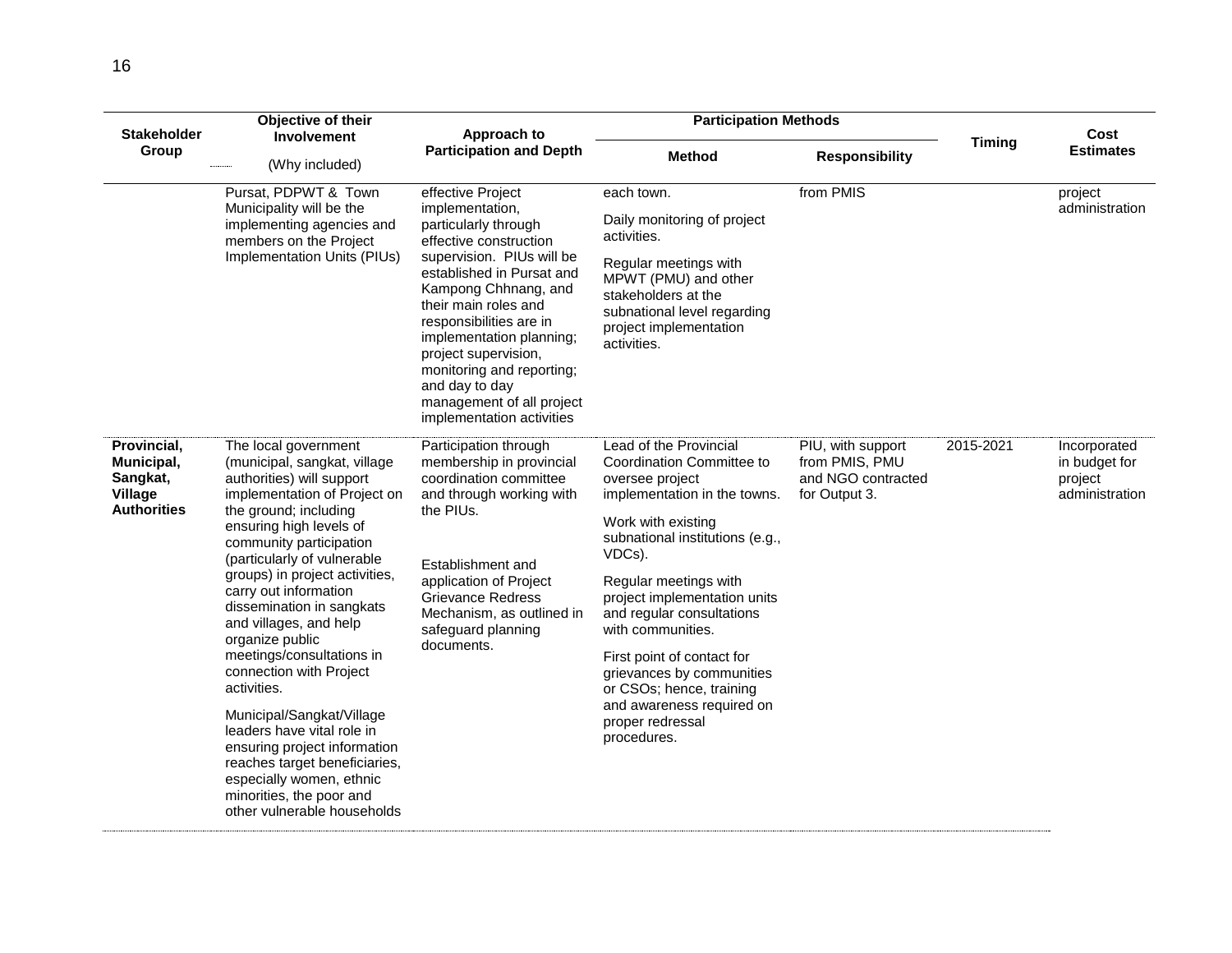| <b>Stakeholder</b>                                                                                                               | Objective of their<br><b>Involvement</b>                                                                                                                                                                                                                                                                                                                                                                                                                                                                                                                                 | Approach to                                                                                                                                                                                                                                                                                                      | <b>Participation Methods</b>                                                                                                                                                                                                                                                                                                                  |                                                                          |               | Cost                                                                                            |
|----------------------------------------------------------------------------------------------------------------------------------|--------------------------------------------------------------------------------------------------------------------------------------------------------------------------------------------------------------------------------------------------------------------------------------------------------------------------------------------------------------------------------------------------------------------------------------------------------------------------------------------------------------------------------------------------------------------------|------------------------------------------------------------------------------------------------------------------------------------------------------------------------------------------------------------------------------------------------------------------------------------------------------------------|-----------------------------------------------------------------------------------------------------------------------------------------------------------------------------------------------------------------------------------------------------------------------------------------------------------------------------------------------|--------------------------------------------------------------------------|---------------|-------------------------------------------------------------------------------------------------|
| Group                                                                                                                            | (Why included)                                                                                                                                                                                                                                                                                                                                                                                                                                                                                                                                                           | <b>Participation and Depth</b>                                                                                                                                                                                                                                                                                   | <b>Method</b>                                                                                                                                                                                                                                                                                                                                 | <b>Responsibility</b>                                                    | <b>Timing</b> | <b>Estimates</b>                                                                                |
| <b>Ministry of</b><br><b>Environment</b><br>- National and<br><b>Provincial</b><br>Department of<br><b>Environment</b><br>(PDOE) | The MOE is involved to<br>provide environmental<br>clearance prior to the award<br>of civil works.<br>The SPCR coordinator and<br>department of climate<br>change are in the MOE.<br>PDOE is responsible for<br>environmental sanitation and<br>monitoring, including climate<br>change. PDOE, Department<br>of Women's Affairs,<br>Department of Health may<br>be partners in supporting the<br>PIU on solid waste<br>management capacity<br>building/IEC as they are<br>already involved in<br>environment, waste and<br>sanitation trainings at the<br>village level. | Consult with them during<br>project preparation and to<br>continue providing<br>updates and feedback.<br>Provide updates during<br><b>SPCR</b> coordination<br>meeting.<br>Climate change,<br>environmental monitoring<br>and sanitation activities.<br>May be a partner in IEC<br>design and<br>implementation. | MOE may be invited to PSC<br>meetings, when climate<br>change or environment.<br>DOE is member of each<br>provincial coordination<br>committee.<br>Regular meetings,<br>consultations with the<br>project team through<br>established project<br>channels.<br>Involvement in IEC and<br>environmental monitoring<br>and capacity development. | PMU, PIU, with<br>support of PMIS and<br>NGO contracted for<br>Output 3. | 2015-2021     | Incorporated<br>in budget for<br>project<br>administration<br>especially<br>from SPCR<br>grant. |
| <b>Provincial</b><br>Department of<br>Health (PDOH)                                                                              | PDOH, PDOE, Department<br>of Women's Affairs may be<br>partners in supporting the<br>PIU in solid waste<br>management capacity<br>building/IEC as they are<br>already involved in<br>environment, waste and<br>sanitation trainings at the<br>village level.                                                                                                                                                                                                                                                                                                             | Involve as partner in<br>sanitation and hygiene<br>IEC, including the<br>awareness activities<br>related to climate change<br>and HIV awareness.                                                                                                                                                                 | Regular meetings,<br>consultations with local<br>communities and<br>collaboration with NGO for<br>Output 3.                                                                                                                                                                                                                                   | PMU, PIU, with<br>support of PMIS and<br>NGO for Output 3.               | 2015-2021     | Incorporated<br>in budget for<br>project<br>administration<br>especially<br>from SPCR<br>grant. |
| Gender<br>Working<br>Group in<br><b>MPWT</b> and<br><b>Provincial</b><br>Department of                                           | GWG/MPWT and DOWA<br>may be partners in<br>supporting the PIU in<br>monitoring the<br>implementation of the<br>Project GAP and ensuring                                                                                                                                                                                                                                                                                                                                                                                                                                  | Their support could help<br>ensure women's<br>participation in project<br>activities and that project<br>design and benefits are<br>gender-sensitive.                                                                                                                                                            | Regular meetings,<br>consultations, involvement in<br>capacity building and<br>training activities                                                                                                                                                                                                                                            | PMU, PIU, PMIS<br>and NGO for output<br>3                                | 2015-2021     | Incorporated<br>in budget for<br>project<br>administration<br>especially<br>from SPCR           |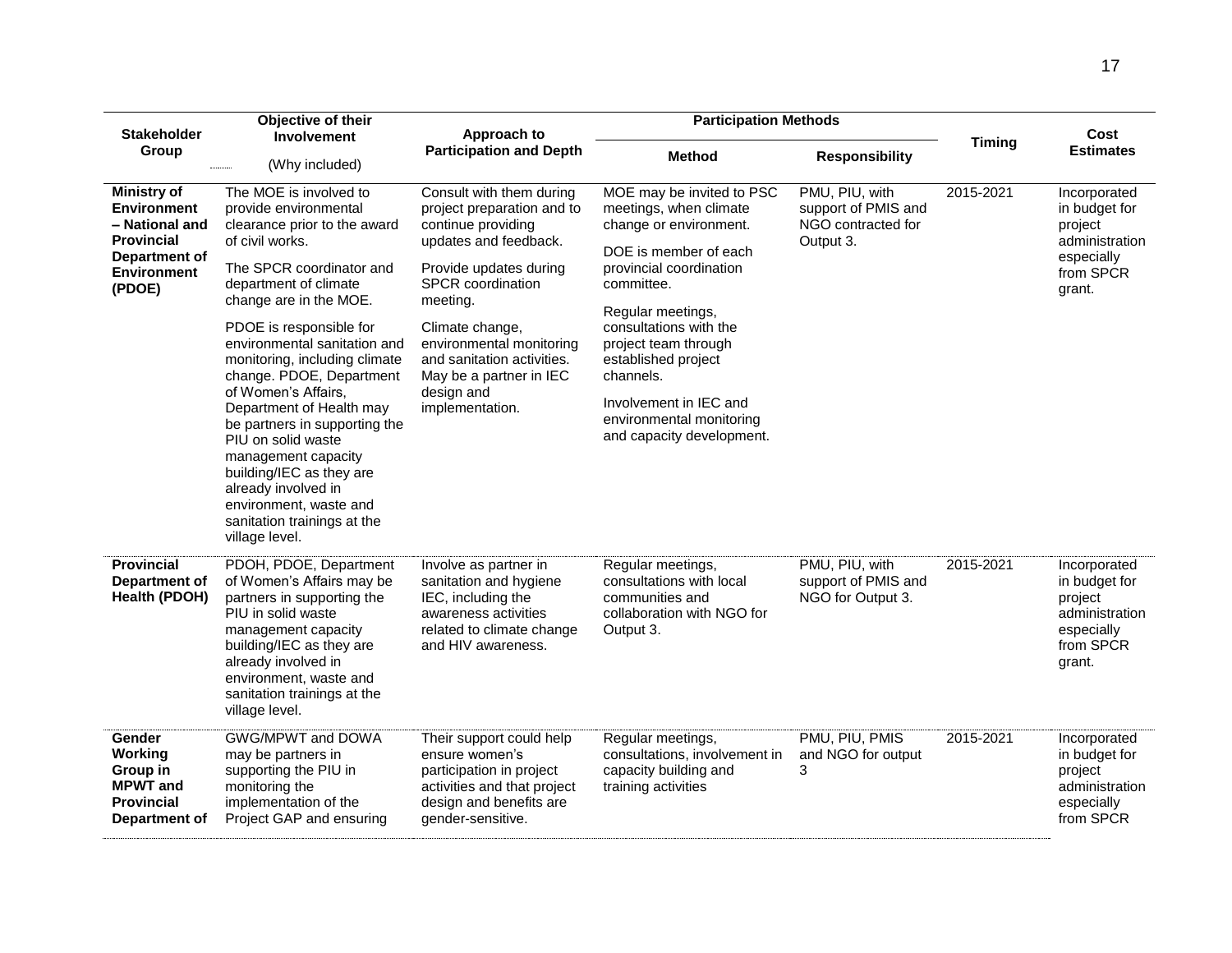| <b>Stakeholder</b>                                                                                            | Objective of their<br>Approach to                                                                                                                                                                   |                                                                                                                                                                                                                                                        | <b>Participation Methods</b>                                                                                                                                                                                                             |                                                                                                                         | Cost                                                                                                                                                             |                                                                                                   |
|---------------------------------------------------------------------------------------------------------------|-----------------------------------------------------------------------------------------------------------------------------------------------------------------------------------------------------|--------------------------------------------------------------------------------------------------------------------------------------------------------------------------------------------------------------------------------------------------------|------------------------------------------------------------------------------------------------------------------------------------------------------------------------------------------------------------------------------------------|-------------------------------------------------------------------------------------------------------------------------|------------------------------------------------------------------------------------------------------------------------------------------------------------------|---------------------------------------------------------------------------------------------------|
| Group                                                                                                         | <b>Involvement</b><br>(Why included)                                                                                                                                                                | <b>Participation and Depth</b>                                                                                                                                                                                                                         | <b>Method</b>                                                                                                                                                                                                                            | <b>Responsibility</b>                                                                                                   | <b>Timing</b>                                                                                                                                                    | Estimates                                                                                         |
| Women's<br><b>Affairs</b><br>(DOWA)                                                                           | women's active participation<br>in project activities.                                                                                                                                              |                                                                                                                                                                                                                                                        |                                                                                                                                                                                                                                          |                                                                                                                         |                                                                                                                                                                  | grant.                                                                                            |
| <b>Development</b><br>partners                                                                                | To coordinate efforts and<br>make financing more<br>effective                                                                                                                                       | Semi-annual urban task<br>force meetings and<br>coordination opportunities,<br>supported by the project.                                                                                                                                               | Sharing and exchange of<br>information.                                                                                                                                                                                                  | MPWT, PMU<br>director, PMIS team<br>leader, ADB Mission<br>leader, and urban<br>focal person in ADB<br>Cambodia office. | 2015-2021                                                                                                                                                        | Incorporated<br>in project<br>budget for<br>meetings.                                             |
| <b>Private Sector</b>                                                                                         | Potential partner in provision<br>of SWM services,<br>particularly waste collection                                                                                                                 | Explore potential for<br>expanding private sector<br>involvement in waste<br>collection                                                                                                                                                                | Potentially entering into<br>contract with private<br>companies for expanding<br>waste collection services in<br>project areas                                                                                                           | PIU, subnational<br>government, PMIS                                                                                    | Implementatio<br>n of solid<br>waste<br>management<br>activities in<br>Kampong<br>Chhnang and<br>Pursat<br>scheduled for<br>1 <sup>st</sup> Quarter<br>2017-2021 | Incorporated<br>in project<br>budget; part<br>of the private<br>sector<br>specialist's<br>TOR.    |
| <b>Civil Society</b><br><b>Organizations</b><br>(CSOs) and<br>Non-<br>qovernmental<br>organizations<br>(NGOs) | Can provide support for<br>encouraging participation of<br>women and other vulnerable<br>groups;<br>Potential involvement in<br><b>SWM IEC</b><br>Implementation of Output 3<br>(international NGO) | Work with local CSOs and<br>NGOs to help facilitate<br>and encourage<br>participation of women,<br>ethnic minorities and the<br>poor in the Project areas.<br>Help generate project<br>support and monitor<br>project activities in the<br>communities | Subcontracted for output 3<br>Hold regular consultations to<br>keep them informed and<br>generate synergies<br>Potential resource persons<br>in designing IEC that<br>effectively reaches women<br>and vulnerable/marginalized<br>groups | PMU, PIU, PMIS,<br>subnational<br>government                                                                            | Output 3                                                                                                                                                         | Incorporated<br>in budget for<br>project<br>administration<br>, especially<br>from SPCR<br>grant. |
| Project<br><b>Beneficiaries</b><br>(poor and<br>non-poor<br>households)                                       | Target beneficiaries need to<br>be meaningfully consulted<br>and actively participate<br>throughout the project cycle<br>to generate ownership and<br>promote sustainability of                     | Identification of<br>community-led urban<br>environmental<br>improvements                                                                                                                                                                              | Participate in regular public<br>consultations<br>Beneficiaries of IEC efforts<br>Participation in monitoring                                                                                                                            | PMU, PIU, Local<br>government, PMIS,<br><b>PRSC</b>                                                                     | 2015-2021                                                                                                                                                        | Incorporated<br>in budget for<br>project<br>administration<br>, especially                        |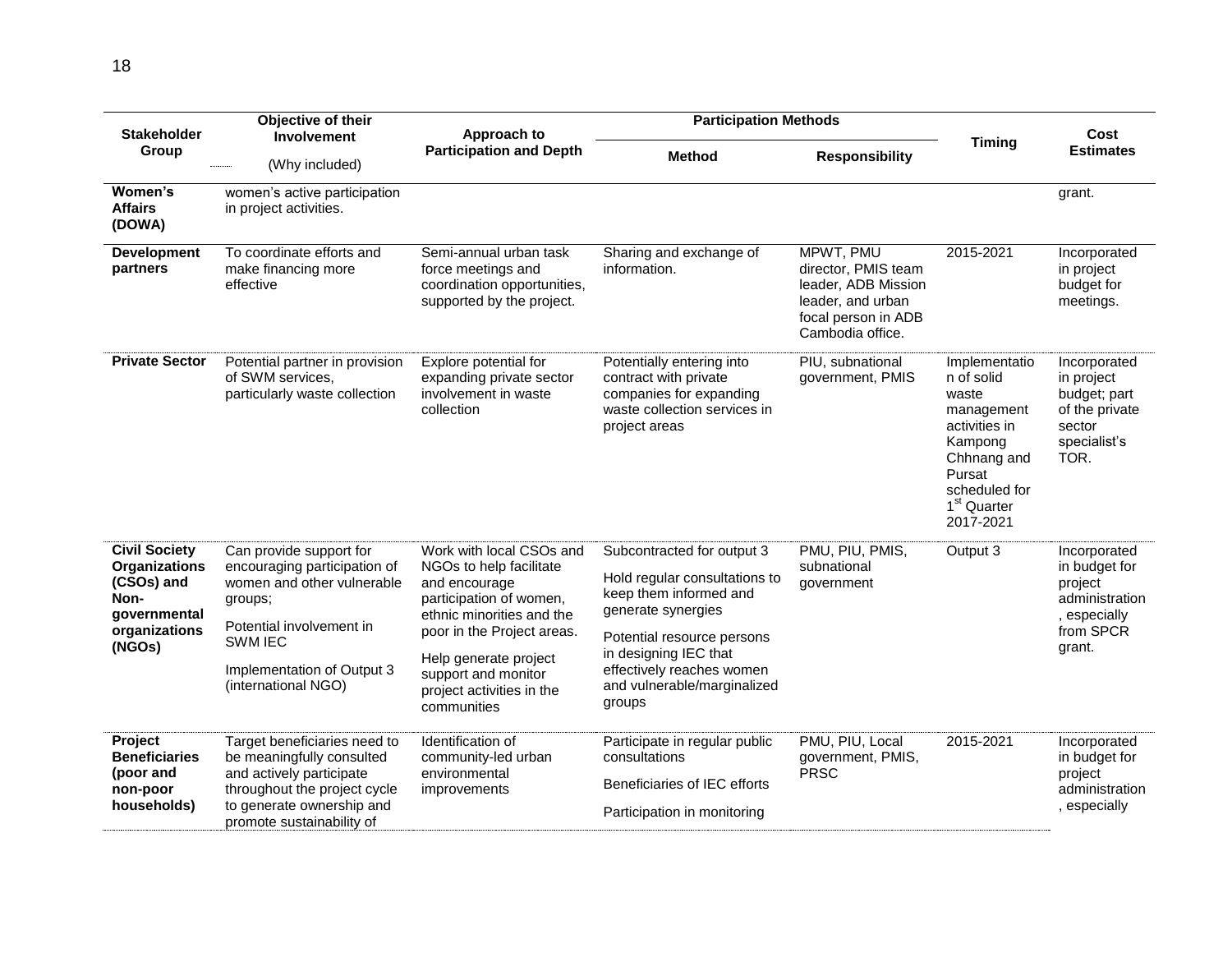|                                          | Objective of their                                                                                                                                                                                            |                                                                                                                                                                                                                                                                                                                                                                                                                                                                                                                                                                                                                                                                                                                   | <b>Participation Methods</b>                                                                                                             |                                                                                                                                         |               |                                                                                                 |  |
|------------------------------------------|---------------------------------------------------------------------------------------------------------------------------------------------------------------------------------------------------------------|-------------------------------------------------------------------------------------------------------------------------------------------------------------------------------------------------------------------------------------------------------------------------------------------------------------------------------------------------------------------------------------------------------------------------------------------------------------------------------------------------------------------------------------------------------------------------------------------------------------------------------------------------------------------------------------------------------------------|------------------------------------------------------------------------------------------------------------------------------------------|-----------------------------------------------------------------------------------------------------------------------------------------|---------------|-------------------------------------------------------------------------------------------------|--|
| <b>Stakeholder</b><br>Group              | <b>Involvement</b>                                                                                                                                                                                            | Approach to<br><b>Participation and Depth</b>                                                                                                                                                                                                                                                                                                                                                                                                                                                                                                                                                                                                                                                                     |                                                                                                                                          |                                                                                                                                         | <b>Timing</b> | Cost<br><b>Estimates</b>                                                                        |  |
|                                          | (Why included)                                                                                                                                                                                                |                                                                                                                                                                                                                                                                                                                                                                                                                                                                                                                                                                                                                                                                                                                   | <b>Method</b>                                                                                                                            | <b>Responsibility</b>                                                                                                                   |               |                                                                                                 |  |
|                                          | project activities and<br>investments; maximize<br>project benefits and find the<br>best ways to minimize<br>adverse impacts                                                                                  |                                                                                                                                                                                                                                                                                                                                                                                                                                                                                                                                                                                                                                                                                                                   | and evaluation activities                                                                                                                |                                                                                                                                         |               | output 3.                                                                                       |  |
| Women                                    | Women constitute<br>approximately 52% of the<br>population in each of the<br>Project towns. Urban<br>environment issues that the<br>Project seeks to address<br>may have specific gender-<br>related impacts. | Gender Action Plan (GAP)<br>developed. Actions<br>include, among others: (i)<br>Meaningfully consult with<br>women on detailed<br>designs to ensure their<br>needs and preferences<br>are incorporated, and to<br>include woman and child<br>safety measures; (ii)<br>Incorporate menstrual<br>hygiene management<br>features in communities<br>for improved solid waste<br>management; (iii) Equal<br>pay for men and women<br>for work of equal type; (iv)<br>Safe working conditions<br>for men and women<br>construction workers; (v)<br>Sanitation grants to<br>IDPoor 1 and 2, including<br>female-headed<br>households; and, (vi)<br>Hygiene IEC campaigns<br>cover topics that are<br>important for women | GAP implementation                                                                                                                       | PMU, particularly<br>Social<br>Development/Gende<br>r Focal Point,<br>Safeguards Officer<br>PIU, PMIS<br>Support from MOWA<br>and PDOWA | 2015-2021     | Incorporated<br>in budget for<br>project<br>administration<br>especially<br>from SPCR<br>grant. |  |
| <b>Vulnerable</b><br>Groups <sup>'</sup> | These groups are generally<br>marginalized in the decision-<br>making process and are<br>often disproportionately<br>affected by the issues that                                                              | Meaningful consultation<br>throughout Project Cycle<br>and specifically<br>All capacity building                                                                                                                                                                                                                                                                                                                                                                                                                                                                                                                                                                                                                  | Ensuring participation in<br>consultations, IEC and<br>capacity building activities<br>and efficient implementation<br>of GAP and social | PMU and PIU,<br>particularly social<br>development and<br>safeguards focal                                                              | 2015-2021     | Incorporated<br>in budget for<br>project<br>administration<br>especially                        |  |

7<br>Thincluding ethnic minorities (e.g., Cham and the Vietnamese), poor and vulnerable households, and those headed by the elderly or the disabled.